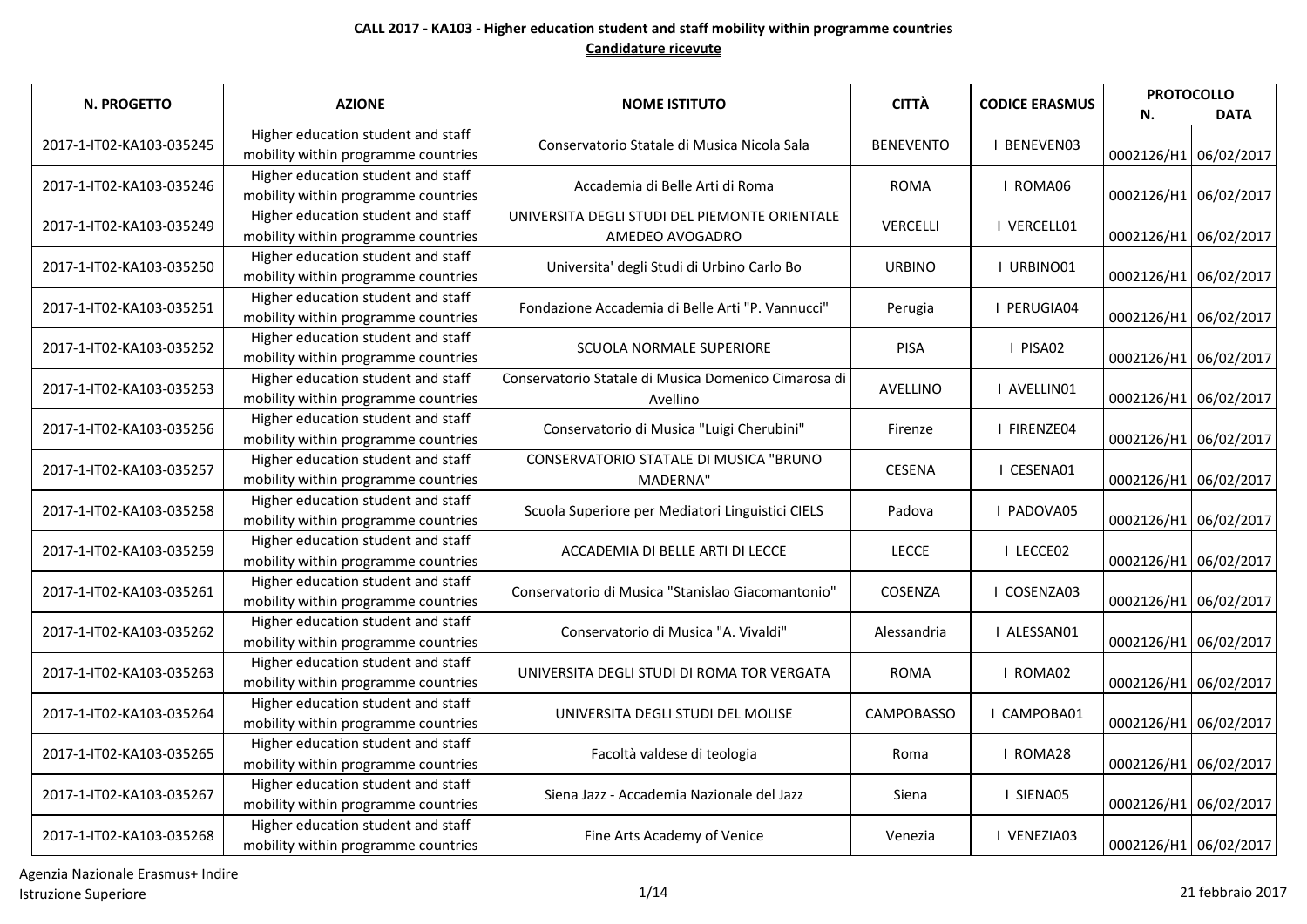| N. PROGETTO              | <b>AZIONE</b>                                                             | <b>NOME ISTITUTO</b>                                                            | <b>CITTÀ</b>   | <b>CODICE ERASMUS</b> | N.                    | <b>PROTOCOLLO</b><br><b>DATA</b> |
|--------------------------|---------------------------------------------------------------------------|---------------------------------------------------------------------------------|----------------|-----------------------|-----------------------|----------------------------------|
| 2017-1-IT02-KA103-035269 | Higher education student and staff<br>mobility within programme countries | UNIVERSITA DEGLI STUDI DI VERONA                                                | <b>VERONA</b>  | I VERONA01            | 0002126/H1 06/02/2017 |                                  |
| 2017-1-IT02-KA103-035272 | Higher education student and staff<br>mobility within programme countries | CONSERVATORIO DI MUSICA "G.VERDI" DI MILANO                                     | <b>MILANO</b>  | I MILANO09            |                       | 0002126/H1 06/02/2017            |
| 2017-1-IT02-KA103-035274 | Higher education student and staff<br>mobility within programme countries | Istituto Superiore per le Industrie Artistiche                                  | Florence       | I FIRENZE05           | 0002126/H1 06/02/2017 |                                  |
| 2017-1-IT02-KA103-035275 | Higher education student and staff<br>mobility within programme countries | UNIVERSITA DEGLI STUDI DELLA CAMPANIA LUIGI<br><b>VANVITELLI</b>                | <b>CASERTA</b> | I NAPOLI09            |                       | 0002126/H1 06/02/2017            |
| 2017-1-IT02-KA103-035276 | Higher education student and staff<br>mobility within programme countries | Accademia della Moda                                                            | <b>Naples</b>  | I NAPOLI13            |                       | 0002126/H1 06/02/2017            |
| 2017-1-IT02-KA103-035279 | Higher education student and staff<br>mobility within programme countries | UNIVERSITA DEGLI STUDI DELLA TUSCIA                                             | <b>VITERBO</b> | I VITERBO01           | 0002126/H1 06/02/2017 |                                  |
| 2017-1-IT02-KA103-035281 | Higher education student and staff<br>mobility within programme countries | UNIVERSITA DEGLI STUDI DI ROMA FORO ITALICO                                     | <b>ROMA</b>    | I ROMA05              |                       | 0002126/H1 06/02/2017            |
| 2017-1-IT02-KA103-035282 | Higher education student and staff<br>mobility within programme countries | LUISS LIBERA UNIVERSITA INTERNAZIONALE DEGLI<br>STUDI SOCIALI GUIDO CARLI       | <b>ROMA</b>    | I ROMA03              | 0002126/H1 06/02/2017 |                                  |
| 2017-1-IT02-KA103-035284 | Higher education student and staff<br>mobility within programme countries | Conservatorio di Musica di Perugia                                              | Perugia        | I PERUGIA03           | 0002126/H1 06/02/2017 |                                  |
| 2017-1-IT02-KA103-035285 | Higher education student and staff<br>mobility within programme countries | CONSERVATORIO STATALE DI MUSICA V. BELLINI<br>PALERMO                           | Palermo        | I PALERMO04           | 0002126/H1 06/02/2017 |                                  |
| 2017-1-IT02-KA103-035286 | Higher education student and staff<br>mobility within programme countries | UNIVERSITA PER STRANIERI DI PERUGIA                                             | PERUGIA        | I PERUGIA06           |                       | 0002126/H1 06/02/2017            |
| 2017-1-IT02-KA103-035287 | Higher education student and staff<br>mobility within programme countries | Istituto Superiore di studi Musicali di Reggio Emilia e<br>Castelnovo ne' Monti | Reggio Emilia  | I REGGIO05            | 0002126/H1 06/02/2017 |                                  |
| 2017-1-IT02-KA103-035288 | Higher education student and staff<br>mobility within programme countries | Conservatorio di Musica Giuseppe Martucci Salerno                               | Salerno        | I SALERNO02           |                       | 0002126/H1 06/02/2017            |
| 2017-1-IT02-KA103-035293 | Higher education student and staff<br>mobility within programme countries | CONSERVATORIO DI MUSICA "SANTA CECILIA"                                         | <b>ROME</b>    | I ROMA09              | 0002126/H1 06/02/2017 |                                  |
| 2017-1-IT02-KA103-035294 | Higher education student and staff<br>mobility within programme countries | Conservatorio San Pietro a Majella                                              | Napoli         | I NAPOLI07            | 0002126/H1 06/02/2017 |                                  |
| 2017-1-IT02-KA103-035295 | Higher education student and staff<br>mobility within programme countries | <b>LABA SRL</b>                                                                 | <b>BRESCIA</b> | I BRESCIA05           | 0002126/H1 06/02/2017 |                                  |
| 2017-1-IT02-KA103-035296 | Higher education student and staff<br>mobility within programme countries | CONSERVATORIO STATALE DI MUSICA "JACOPO<br><b>TOMADINI"</b>                     | <b>UDINE</b>   | I UDINE02             | 0002126/H1 06/02/2017 |                                  |
| 2017-1-IT02-KA103-035297 | Higher education student and staff<br>mobility within programme countries | UNIVERSITA DEGLI STUDI DELL'AQUILA                                              | L AQUILA       | I L-AQUIL01           | 0002126/H1 06/02/2017 |                                  |

Agenzia Nazionale Erasmus+ Indire Istruzione Superiore 2/14 21 febbraio 2017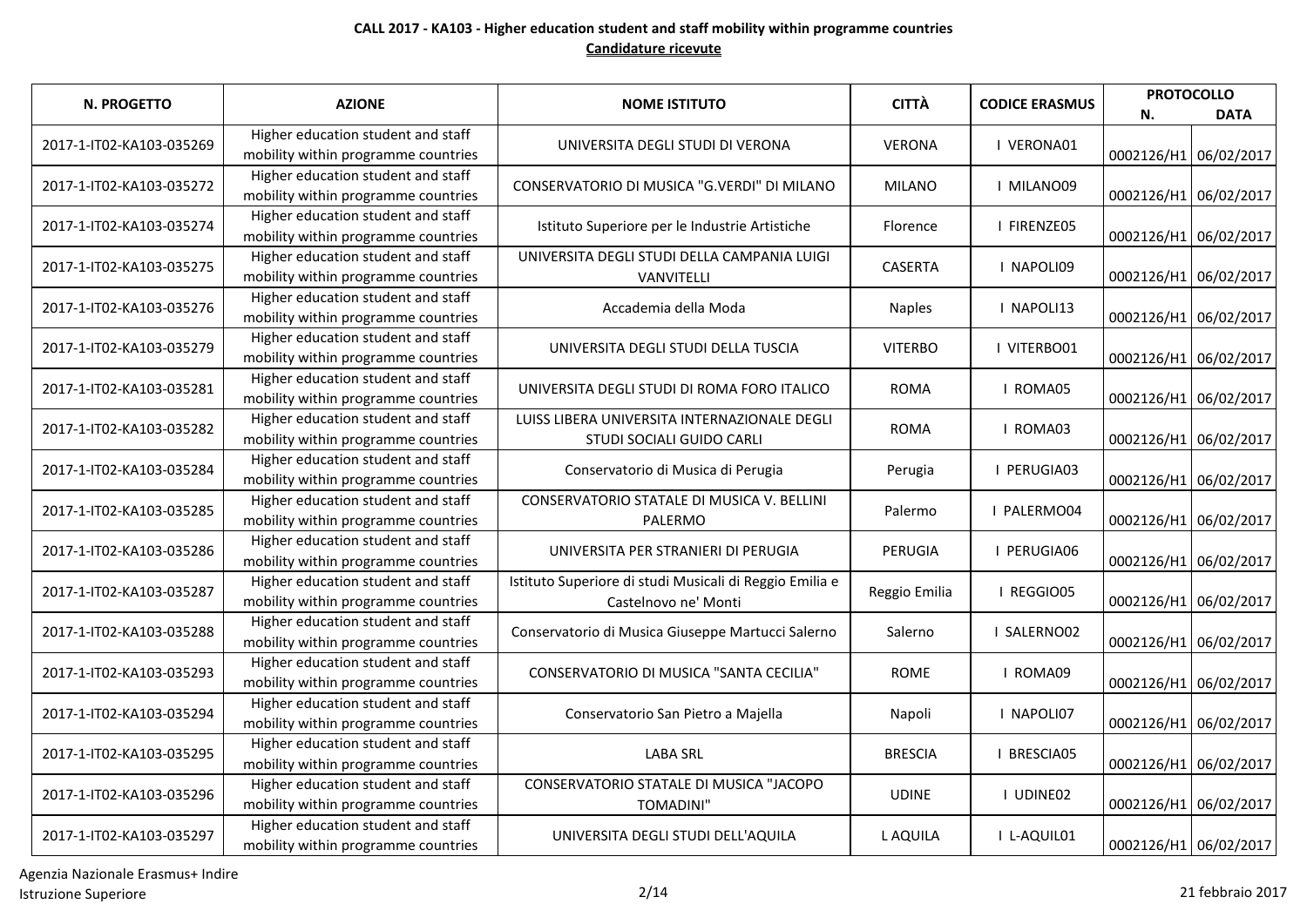| <b>N. PROGETTO</b>       | <b>AZIONE</b>                                                             | <b>NOME ISTITUTO</b>                                                     | <b>CITTÀ</b>       | <b>CODICE ERASMUS</b> | N.                    | <b>PROTOCOLLO</b><br><b>DATA</b> |
|--------------------------|---------------------------------------------------------------------------|--------------------------------------------------------------------------|--------------------|-----------------------|-----------------------|----------------------------------|
| 2017-1-IT02-KA103-035298 | Higher education student and staff<br>mobility within programme countries | Accademia Nazionale d'Arte Drammatica "Silvio<br>d'Amico"                | Roma               | I ROMA29              | 0002126/H1 06/02/2017 |                                  |
| 2017-1-IT02-KA103-035300 | Higher education student and staff<br>mobility within programme countries | SCUOLA IMT (ISTITUZIONI, MERCATI, TECNOLOGIE)<br>ALTI STUDI DI LUCCA     | <b>LUCCA</b>       | I LUCCA04             |                       | 0002126/H1 06/02/2017            |
| 2017-1-IT02-KA103-035301 | Higher education student and staff<br>mobility within programme countries | ACCADEMIA DI BELLE ARTI DI BOLOGNA                                       | <b>BOOGNA</b>      | I BOLOGNA03           |                       | 0002126/H1 06/02/2017            |
| 2017-1-IT02-KA103-035302 | Higher education student and staff<br>mobility within programme countries | Nuova Scuola Europea Srl                                                 | Perugia            | I PERUGIA05           |                       | 0002126/H1 06/02/2017            |
| 2017-1-IT02-KA103-035303 | Higher education student and staff<br>mobility within programme countries | ISSM P. Mascagni                                                         | Livorno            | I LIVORNO01           | 0002126/H1 06/02/2017 |                                  |
| 2017-1-IT02-KA103-035306 | Higher education student and staff<br>mobility within programme countries | UNIVERSITA DEGLI STUDI SUOR ORSOLA BENINCASA                             | <b>NAPOLI</b>      | I NAPOLI04            | 0002126/H1 06/02/2017 |                                  |
| 2017-1-IT02-KA103-035307 | Higher education student and staff<br>mobility within programme countries | UNIVERSITA DI PISA                                                       | PISA               | I PISA01              | 0002126/H1 06/02/2017 |                                  |
| 2017-1-IT02-KA103-035308 | Higher education student and staff<br>mobility within programme countries | UNIVERSITA DEGLI STUDI DI SALERNO                                        | <b>FISCIANO SA</b> | I SALERNO01           |                       | 0002126/H1 06/02/2017            |
| 2017-1-IT02-KA103-035310 | Higher education student and staff<br>mobility within programme countries | SCUOLA SUPERIORE DI STUDI UNIVERSITARI E DI<br>PERFEZIONAMENTO SANT'ANNA | <b>PISA</b>        | I PISA03              | 0002126/H1 06/02/2017 |                                  |
| 2017-1-IT02-KA103-035311 | Higher education student and staff<br>mobility within programme countries | UNIVERSITA DEGLI STUDI DI CASSINO E DEL LAZIO<br>MERIDIONALE             | CASSINO            | I CASSINO01           | 0002126/H1 06/02/2017 |                                  |
| 2017-1-IT02-KA103-035312 | Higher education student and staff<br>mobility within programme countries | UNIVERSITA CA' FOSCARI VENEZIA                                           | VENEZIA            | I VENEZIA01           | 0002126/H1 06/02/2017 |                                  |
| 2017-1-IT02-KA103-035316 | Higher education student and staff<br>mobility within programme countries | UNIVERSITA DEGLI STUDI ROMA TRE                                          | <b>ROMA</b>        | I ROMA16              | 0002126/H1 06/02/2017 |                                  |
| 2017-1-IT02-KA103-035318 | Higher education student and staff<br>mobility within programme countries | UNIVERSITA DEGLI STUDI DI SASSARI                                        | SASSARI            | I SASSARI01           |                       | 0002126/H1 06/02/2017            |
| 2017-1-IT02-KA103-035319 | Higher education student and staff<br>mobility within programme countries | ACCADEMIA DI BELLE ARTI DI L'AQUILA                                      | L'AQUILA           | I L-AQUIL03           |                       | 0002126/H1 06/02/2017            |
| 2017-1-IT02-KA103-035320 | Higher education student and staff<br>mobility within programme countries | UNIVERSITA DEGLI STUDI DI NAPOLI FEDERICO II.                            | <b>NAPOLI</b>      | I NAPOLI01            |                       | 0002126/H1 06/02/2017            |
| 2017-1-IT02-KA103-035321 | Higher education student and staff<br>mobility within programme countries | ACCADEMIA DI BELLE ARTI DI FOGGIA                                        | <b>FOGGIA</b>      | I FOGGIA01            | 0002126/H1 06/02/2017 |                                  |
| 2017-1-IT02-KA103-035323 | Higher education student and staff<br>mobility within programme countries | UNIVERSITA' CARLO CATTANEO - LIUC                                        | CASTELLANZA        | I CASTELL01           | 0002126/H1 06/02/2017 |                                  |
| 2017-1-IT02-KA103-035324 | Higher education student and staff<br>mobility within programme countries | CONSERVATORIO DI MUSICA GIUSEPPE TARTINI                                 | <b>TRIESTE</b>     | I TRIETSTE02          | 0002126/H1 06/02/2017 |                                  |

Agenzia Nazionale Erasmus+ Indire Istruzione Superiore 3/14 21 febbraio 2017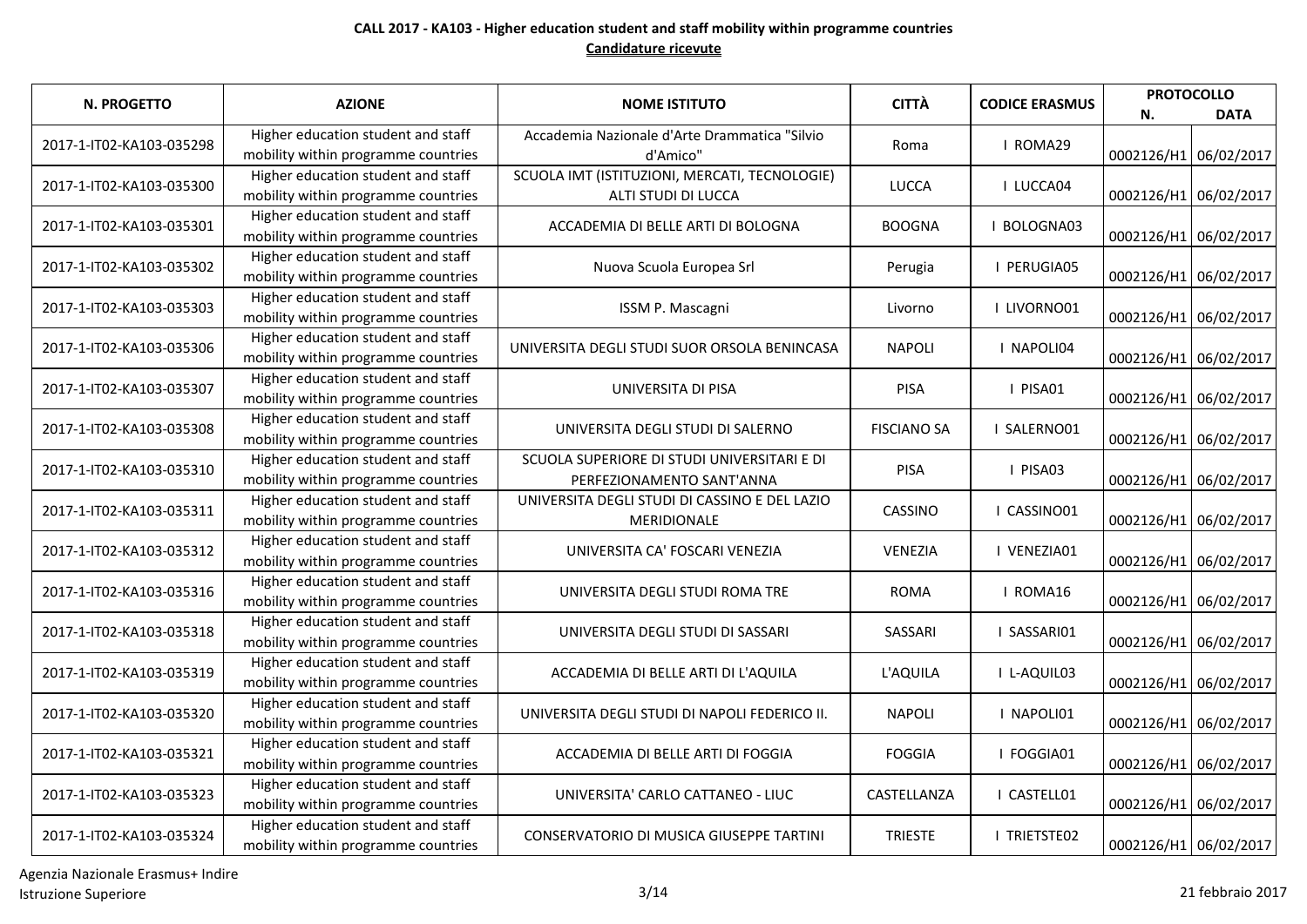| N. PROGETTO              | <b>AZIONE</b>                                                             | <b>NOME ISTITUTO</b>                                                                              | <b>CITTÀ</b>    | <b>CODICE ERASMUS</b> | <b>PROTOCOLLO</b><br>N. | <b>DATA</b> |
|--------------------------|---------------------------------------------------------------------------|---------------------------------------------------------------------------------------------------|-----------------|-----------------------|-------------------------|-------------|
| 2017-1-IT02-KA103-035327 | Higher education student and staff<br>mobility within programme countries | UNIVERSITA DEGLI STUDI DI PALERMO                                                                 | PALERMO         | I PALERMO01           | 0002126/H1 06/02/2017   |             |
| 2017-1-IT02-KA103-035331 | Higher education student and staff<br>mobility within programme countries | Istituto Superiore di Studi Musicali "Vincenzo Bellini"<br>Catania                                | Catania         | I CATANIA06           | 0002126/H1 06/02/2017   |             |
| 2017-1-IT02-KA103-035333 | Higher education student and staff<br>mobility within programme countries | POLITECNICO DI BARI                                                                               | <b>BARI</b>     | I BARIO5              | 0002126/H1 06/02/2017   |             |
| 2017-1-IT02-KA103-035334 | Higher education student and staff<br>mobility within programme countries | <b>SSML VITTORIA</b>                                                                              | <b>TORINO</b>   | I TORINO12            | 0002126/H1 06/02/2017   |             |
| 2017-1-IT02-KA103-035335 | Higher education student and staff<br>mobility within programme countries | Conservatorio di Musica Francesco Venezze                                                         | <b>ROVIGO</b>   | I ROVIGO01            | 0002126/H1 06/02/2017   |             |
| 2017-1-IT02-KA103-035337 | Higher education student and staff<br>mobility within programme countries | Conservatorio di Musica di Lecce - Tito Schipa                                                    | Lecce           | I LECCE03             | 0002126/H1 06/02/2017   |             |
| 2017-1-IT02-KA103-035339 | Higher education student and staff<br>mobility within programme countries | Scuole Civiche Milano - Fondazione di Partecipazione                                              | <b>MILANO</b>   | I MILANO14            | 0002126/H1 06/02/2017   |             |
| 2017-1-IT02-KA103-035340 | Higher education student and staff<br>mobility within programme countries | Istituto Superiore per le Industrie Artistiche - I.S.I.A.                                         | Roma            | I ROMA12              | 0002126/H1 06/02/2017   |             |
| 2017-1-IT02-KA103-035341 | Higher education student and staff<br>mobility within programme countries | UNIVERSITA DEGLI STUDI MAGNA GRAECIA DI<br>CATANZARO                                              | CATANZARO       | I CATANZA02           | 0002126/H1 06/02/2017   |             |
| 2017-1-IT02-KA103-035343 | Higher education student and staff<br>mobility within programme countries | Conservatorio Statale di Musica "L. Perosi"<br>Campobasso                                         | Campobasso      | I CAMPOBA03           | 0002126/H1 06/02/2017   |             |
| 2017-1-IT02-KA103-035347 | Higher education student and staff<br>mobility within programme countries | UNIVERSITA IUAV DI VENEZIA                                                                        | VENEZIA         | I VENEZIA02           | 0002126/H1 06/02/2017   |             |
| 2017-1-IT02-KA103-035348 | Higher education student and staff<br>mobility within programme countries | UNIVERSITA DEGLI STUDI DI ROMA LA SAPIENZA                                                        | <b>ROMA</b>     | I ROMA01              | 0002126/H1 06/02/2017   |             |
| 2017-1-IT02-KA103-035350 | Higher education student and staff<br>mobility within programme countries | UNIVERSITA DEGLI STUDI DI SCIENZE<br><b>GASTRONOMICHE</b>                                         | <b>POLLENZO</b> | I BRA01               | 0002126/H1 06/02/2017   |             |
| 2017-1-IT02-KA103-035358 | Higher education student and staff<br>mobility within programme countries | UNIVERSITA DEGLI STUDI DI GENOVA                                                                  | <b>GENOVA</b>   | I GENOVA01            | 0002126/H1 06/02/2017   |             |
| 2017-1-IT02-KA103-035359 | Higher education student and staff<br>mobility within programme countries | Accademia Abadir (ente gestore R.AR.A. SRL)                                                       | CATANIA         | I CATANIA08           | 0002126/H1 06/02/2017   |             |
| 2017-1-IT02-KA103-035360 | Higher education student and staff<br>mobility within programme countries | Istituto Tecnico Superiore per le Tecnologie Innovative<br>i Beni e le Attività Culturali-Turismo | Roma            | I ROMA33              | 0002126/H1 06/02/2017   |             |
| 2017-1-IT02-KA103-035363 | Higher education student and staff<br>mobility within programme countries | Accademia di Belle Arti di Catanzaro                                                              | Catanzaro       | I CATANZA03           | 0002126/H1 06/02/2017   |             |
| 2017-1-IT02-KA103-035365 | Higher education student and staff<br>mobility within programme countries | Accademia di Belle Arti di Palermo                                                                | Palermo         | I PALERMO03           | 0002126/H1 06/02/2017   |             |

Agenzia Nazionale Erasmus+ Indire Istruzione Superiore 4/14 21 febbraio 2017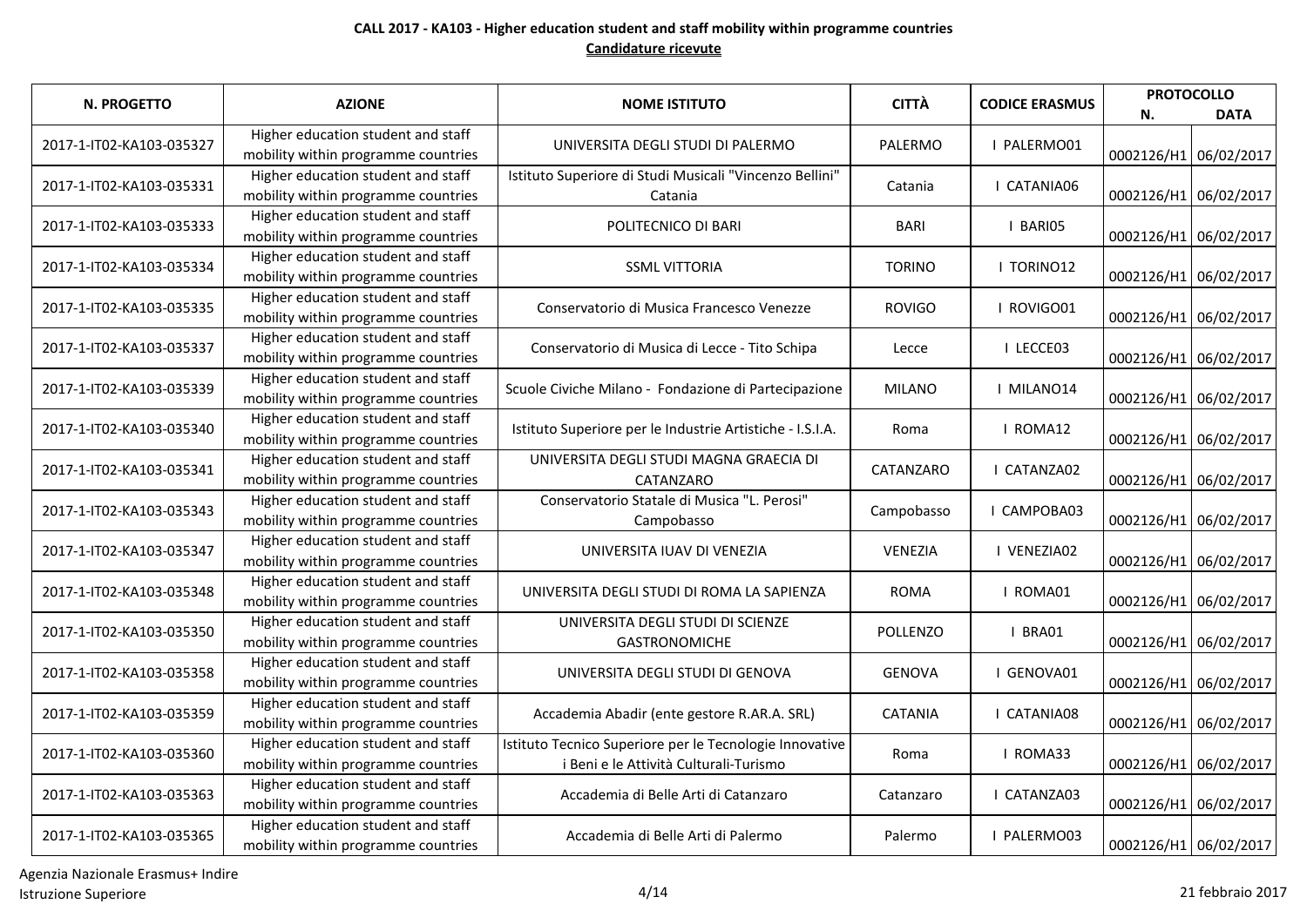| <b>N. PROGETTO</b>       | <b>AZIONE</b>                                                             | <b>NOME ISTITUTO</b>                                           | <b>CITTÀ</b>    | <b>CODICE ERASMUS</b> | <b>PROTOCOLLO</b><br>N. | <b>DATA</b> |
|--------------------------|---------------------------------------------------------------------------|----------------------------------------------------------------|-----------------|-----------------------|-------------------------|-------------|
| 2017-1-IT02-KA103-035366 | Higher education student and staff<br>mobility within programme countries | Accademia di Belle Arti di Urbino                              | Urbino          | I URBINO03            | 0002126/H1 06/02/2017   |             |
| 2017-1-IT02-KA103-035370 | Higher education student and staff<br>mobility within programme countries | LIBERA UNIVERSITA MARIA SS. ASSUNTA DI ROMA                    | <b>ROMA</b>     | I ROMA04              | 0002126/H1 06/02/2017   |             |
| 2017-1-IT02-KA103-035372 | Higher education student and staff<br>mobility within programme countries | UNIVERSITA DEGLI STUDI DI CATANIA                              | <b>CATANIA</b>  | I CATANIA01           | 0002126/H1 06/02/2017   |             |
| 2017-1-IT02-KA103-035374 | Higher education student and staff<br>mobility within programme countries | Vincenzo Foppa Società Cooperativa Sociale ONLUS               | Brescia         | I BRESCIA04           | 0002126/H1 06/02/2017   |             |
| 2017-1-IT02-KA103-035379 | Higher education student and staff<br>mobility within programme countries | SCUOLA SUPERIORE PER MEDIATORI LINGUISTICI DI<br>PADOVA        | Padova          | I PADOVA04            | 0002126/H1 06/02/2017   |             |
| 2017-1-IT02-KA103-035381 | Higher education student and staff<br>mobility within programme countries | Istituto Superiore per le Industrie Artistiche Faenza          | Faenza          | I FAENZA01            | 0002126/H1 06/02/2017   |             |
| 2017-1-IT02-KA103-035383 | Higher education student and staff<br>mobility within programme countries | Accademia Di Belle Arti Di Ravenna                             | Ravenna         | <b>I RAVENNA01</b>    | 0002126/H1 06/02/2017   |             |
| 2017-1-IT02-KA103-035384 | Higher education student and staff<br>mobility within programme countries | Istituto Superiore Di Studi Musicali "Giuseppe Verdi"          | Ravenna         | <b>I RAVENNA02</b>    | 0002126/H1 06/02/2017   |             |
| 2017-1-IT02-KA103-035389 | Higher education student and staff<br>mobility within programme countries | UNIVERSITA DEGLI STUDI DI MESSINA                              | <b>MESSINA</b>  | I MESSINA01           | 0002126/H1 06/02/2017   |             |
| 2017-1-IT02-KA103-035390 | Higher education student and staff<br>mobility within programme countries | UNIVERSITA VITA-SALUTE SAN RAFFAELE                            | <b>MILANO</b>   | I MILANO15            | 0002126/H1 06/02/2017   |             |
| 2017-1-IT02-KA103-035393 | Higher education student and staff<br>mobility within programme countries | Conservatorio di Musica "Giuseppe Nicolini"                    | PIACENZA        | I PIACENZ01           | 0002126/H1 06/02/2017   |             |
| 2017-1-IT02-KA103-035394 | Higher education student and staff<br>mobility within programme countries | Saint Louis Music Center Srl                                   | Rome            | I ROMA30              | 0002126/H1 06/02/2017   |             |
| 2017-1-IT02-KA103-035395 | Higher education student and staff<br>mobility within programme countries | Scuola Superiore per Mediatori Linguistici Carolina<br>Albasio | Castellanza     | I CASTELL02           | 0002126/H1 06/02/2017   |             |
| 2017-1-IT02-KA103-035397 | Higher education student and staff<br>mobility within programme countries | UNIVERSITA DEGLI STUDI DELL'INSUBRIA                           | <b>VARESE</b>   | I VARESE02            | 0002126/H1 06/02/2017   |             |
| 2017-1-IT02-KA103-035400 | Higher education student and staff<br>mobility within programme countries | ACCADEMIA DI BELLE ARTI DI CARRARA                             | CARRARA         | I CARRARA01           | 0002126/H1 06/02/2017   |             |
| 2017-1-IT02-KA103-035401 | Higher education student and staff<br>mobility within programme countries | Accademia di belle arti Aldo Galli - I.L.E.M. srl              | Como            | I COMO03              | 0002126/H1 06/02/2017   |             |
| 2017-1-IT02-KA103-035402 | Higher education student and staff<br>mobility within programme countries | ACCADEMIA DI BELLE ARTI - MACERATA                             | <b>MACERATA</b> | I MACERAT02           | 0002126/H1 06/02/2017   |             |
| 2017-1-IT02-KA103-035404 | Higher education student and staff<br>mobility within programme countries | ACCADEMIA DI BELLE ARTI DI BRERA                               | Milano          | I MILANO08            | 0002126/H1 06/02/2017   |             |

Agenzia Nazionale Erasmus+ Indire Istruzione Superiore 21 febbraio 2017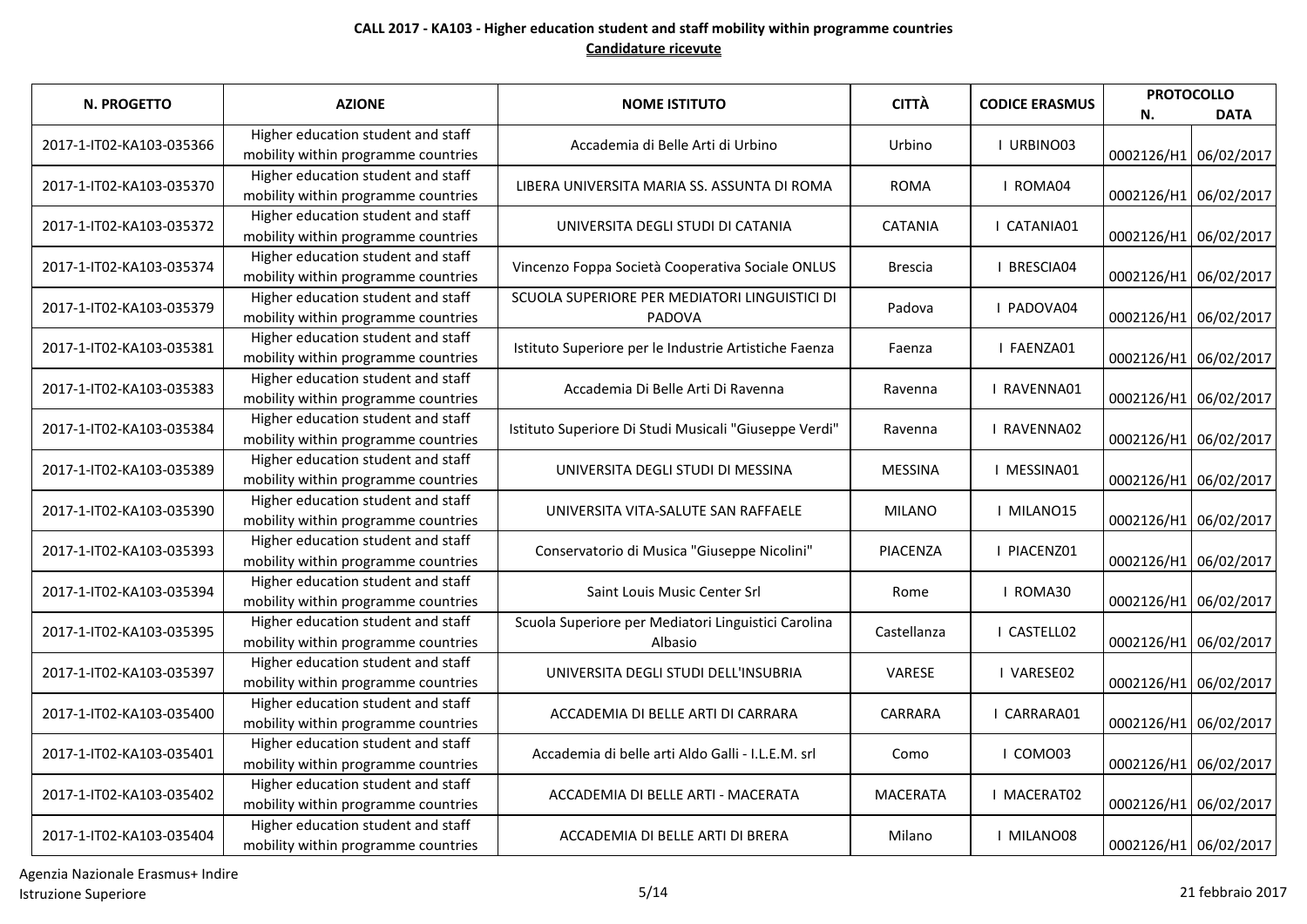| <b>N. PROGETTO</b>       | <b>AZIONE</b>                                                             | <b>NOME ISTITUTO</b>                                                                        | <b>CITTÀ</b>         | <b>CODICE ERASMUS</b> | <b>PROTOCOLLO</b>     |             |
|--------------------------|---------------------------------------------------------------------------|---------------------------------------------------------------------------------------------|----------------------|-----------------------|-----------------------|-------------|
|                          |                                                                           |                                                                                             |                      |                       | N.                    | <b>DATA</b> |
| 2017-1-IT02-KA103-035405 | Higher education student and staff                                        | FONDAZIONE ISTITUTO TECNICO SUPERIORE PER<br>TECNOLOGIE INNOVATIVE PER I BENI E LE ATTIVITÀ | <b>VICO EQUENSE</b>  | I SALERNO03           |                       |             |
|                          | mobility within programme countries                                       | <b>CULTURALI E TURISTICHE</b>                                                               |                      |                       | 0002126/H1 06/02/2017 |             |
| 2017-1-IT02-KA103-035406 | Higher education student and staff<br>mobility within programme countries | Conservatorio Statale di Musica Niccolò Paganini                                            | <b>GENOVA</b>        | I GENOVA02            | 0002126/H1 06/02/2017 |             |
| 2017-1-IT02-KA103-035411 | Higher education student and staff<br>mobility within programme countries | Conservatorio di Musica "F. Cilea"                                                          | Reggio di Calabria   | I REGGIO03            | 0002126/H1 06/02/2017 |             |
|                          |                                                                           | Fondazione ITS Istituto Tecnico Superiore Area Nuove                                        |                      |                       |                       |             |
| 2017-1-IT02-KA103-035412 | Higher education student and staff                                        | Tecnologie per il Made in Italy Sistema Alimentare                                          | Locorotondo          | I BARIO6              |                       |             |
|                          | mobility within programme countries                                       | Settore Produzioni Agroalimentari                                                           |                      |                       | 0002126/H1 06/02/2017 |             |
| 2017-1-IT02-KA103-035424 | Higher education student and staff<br>mobility within programme countries | Conservatorio di musica "Niccolò Piccinni" - Bari                                           | Bari                 | I BARIO3              | 0002126/H1 06/02/2017 |             |
|                          | Higher education student and staff                                        |                                                                                             |                      |                       |                       |             |
| 2017-1-IT02-KA103-035426 | mobility within programme countries                                       | Conservatorio di Musica "A. Corelli" Messina                                                | Messina              | I MESSINA04           | 0002126/H1 06/02/2017 |             |
| 2017-1-IT02-KA103-035436 | Higher education student and staff                                        | CONSERVATORIO DI MUSICA "F.TORREFRANCA" VIBO                                                | <b>VIBO VALENTIA</b> | I VIBO-VA01           |                       |             |
|                          | mobility within programme countries                                       | VALENTIA                                                                                    |                      |                       | 0002126/H1 06/02/2017 |             |
| 2017-1-IT02-KA103-035449 | Higher education student and staff<br>mobility within programme countries | Conservatorio di Musica "Egidio Romualdo Duni" di<br>Matera                                 | Matera               | I MATERA01            | 0002126/H1 06/02/2017 |             |
|                          | Higher education student and staff                                        |                                                                                             |                      |                       |                       |             |
| 2017-1-IT02-KA103-035451 | mobility within programme countries                                       | UNIVERSITA COMMERCIALE LUIGI BOCCONI                                                        | <b>MILANO</b>        | I MILANO04            | 0002126/H1 06/02/2017 |             |
|                          | Higher education student and staff                                        |                                                                                             |                      |                       |                       |             |
| 2017-1-IT02-KA103-035452 | mobility within programme countries                                       | UNIVERSITA DEGLI STUDI DI PADOVA                                                            | PADOVA               | I PADOVA01            | 0002126/H1 06/02/2017 |             |
| 2017-1-IT02-KA103-035454 | Higher education student and staff                                        | Università degli Studi di Napoli L'Orientale                                                | naples               | I NAPOLI02            |                       |             |
|                          | mobility within programme countries                                       |                                                                                             |                      |                       | 0002126/H1 06/02/2017 |             |
| 2017-1-IT02-KA103-035455 | Higher education student and staff<br>mobility within programme countries | UNIVERSITA' DEGLI STUDI DI SIENA                                                            | <b>SIENA</b>         | I SIENA01             | 0002126/H1 06/02/2017 |             |
|                          | Higher education student and staff                                        | I.T.S. Umbria Made in Italy-Innovazione, Tecnologia e                                       |                      |                       |                       |             |
| 2017-1-IT02-KA103-035456 | mobility within programme countries                                       | Sviluppo                                                                                    | Perugia              | I PERUGIA07           | 0002126/H1 06/02/2017 |             |
|                          | Higher education student and staff                                        |                                                                                             |                      |                       |                       |             |
| 2017-1-IT02-KA103-035457 | mobility within programme countries                                       | UNIVERSITA DEGLI STUDI DI TRENTO                                                            | <b>TRENTO</b>        | I TRENTO01            | 0002126/H1 06/02/2017 |             |
| 2017-1-IT02-KA103-035458 | Higher education student and staff                                        | UNIVERSITA DEGLI STUDI DI CAGLIARI                                                          | <b>CAGLIARI</b>      | I CAGLIAR01           |                       |             |
|                          | mobility within programme countries                                       |                                                                                             |                      |                       | 0002126/H1 06/02/2017 |             |
| 2017-1-IT02-KA103-035464 | Higher education student and staff                                        | CONSERVATORIO STATALE DI MUSICA "UMBERTO                                                    | Foggia               | I FOGGIA02            |                       |             |
|                          | mobility within programme countries                                       | GIORDANO"                                                                                   |                      |                       | 0002126/H1 06/02/2017 |             |
| 2017-1-IT02-KA103-035465 | Higher education student and staff                                        | Istitituto Superiore di Studi Musicali "L.Boccherini"                                       | Lucca                | I LUCCA03             |                       |             |
|                          | mobility within programme countries                                       |                                                                                             |                      |                       | 0002126/H1 06/02/2017 |             |

Agenzia Nazionale Erasmus+ Indire Istruzione Superiore 6/14 21 febbraio 2017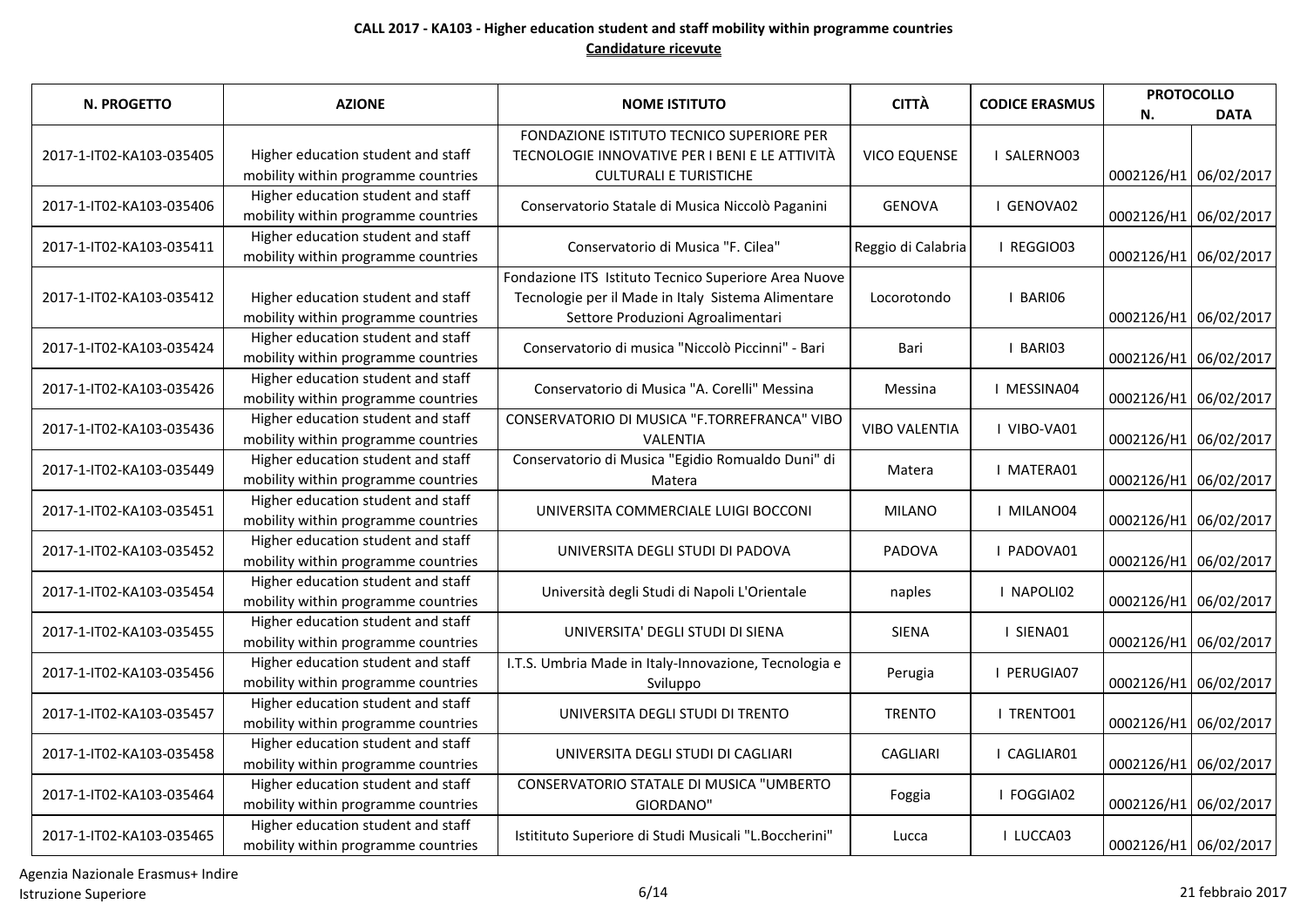| <b>N. PROGETTO</b>       | <b>AZIONE</b>                                                             | <b>NOME ISTITUTO</b>                                                                            | <b>CITTÀ</b>                         | <b>CODICE ERASMUS</b> |                       | <b>PROTOCOLLO</b>     |
|--------------------------|---------------------------------------------------------------------------|-------------------------------------------------------------------------------------------------|--------------------------------------|-----------------------|-----------------------|-----------------------|
| 2017-1-IT02-KA103-035467 | Higher education student and staff                                        |                                                                                                 |                                      | I FORLI01             | Ν.                    | <b>DATA</b>           |
|                          | mobility within programme countries                                       | Fondazione Universitaria San Pellegrino                                                         | Misano Adriatico                     |                       |                       | 0002126/H1 06/02/2017 |
| 2017-1-IT02-KA103-035469 | Higher education student and staff<br>mobility within programme countries | UNIVERSITA DEGLI STUDI DI MACERATA                                                              | <b>MACERATA</b>                      | I MACERAT01           | 0002126/H1 06/02/2017 |                       |
| 2017-1-IT02-KA103-035470 | Higher education student and staff<br>mobility within programme countries | UNIVERSITA DEGLI STUDI DEL SANNIO                                                               | <b>BENEVENTO</b>                     | <b>I BENEVENO2</b>    | 0002126/H1 06/02/2017 |                       |
| 2017-1-IT02-KA103-035473 | Higher education student and staff<br>mobility within programme countries | UNIVERSITA TELEMATICA PEGASO                                                                    | <b>NAPOLI</b>                        | I NAPOLI11            |                       | 0002126/H1 06/02/2017 |
| 2017-1-IT02-KA103-035475 | Higher education student and staff<br>mobility within programme countries | Conservatorio statale di musica Giacomo Puccini                                                 | la Spezia                            | I LA-SPEZ01           | 0002126/H1 06/02/2017 |                       |
| 2017-1-IT02-KA103-035478 | Higher education student and staff<br>mobility within programme countries | Istituto Generale Istruzione Superiore S.R.L.                                                   | Cagliari                             | I QUARTUS01           | 0002126/H1 06/02/2017 |                       |
| 2017-1-IT02-KA103-035479 | Higher education student and staff<br>mobility within programme countries | UNIVERSITA DELLA VALLE D'AOSTA                                                                  | <b>AOSTA</b>                         | I AOSTA02             | 0002126/H1 06/02/2017 |                       |
| 2017-1-IT02-KA103-035485 | Higher education student and staff<br>mobility within programme countries | UNIVERSITA DEGLI STUDI DI FOGGIA                                                                | <b>FOGGIA</b>                        | I FOGGIA03            | 0002126/H1 06/02/2017 |                       |
| 2017-1-IT02-KA103-035486 | Higher education student and staff<br>mobility within programme countries | Conservatorio di Musica Agostino Steffani                                                       | Castelfranco<br>Veneto               | I CASTELF01           | 0002126/H1 06/02/2017 |                       |
| 2017-1-IT02-KA103-035488 | Higher education student and staff<br>mobility within programme countries | UNIVERSITA DEGLI STUDI DI TRIESTE                                                               | <b>TRIESTE</b>                       | <b>I TRIESTE01</b>    | 0002126/H1 06/02/2017 |                       |
| 2017-1-IT02-KA103-035489 | Higher education student and staff<br>mobility within programme countries | CONSERVATORIO DI MUSICA "ARRIGO PEDROLLO" DI<br><b>VICENZA</b>                                  | <b>VICENZA</b>                       | I VICENZA03           | 0002126/H1 06/02/2017 |                       |
| 2017-1-IT02-KA103-035490 | Higher education student and staff<br>mobility within programme countries | Accademia Albertina delle Belle Arti                                                            | Torino                               | <b>I TORINO04</b>     | 0002126/H1 06/02/2017 |                       |
| 2017-1-IT02-KA103-035491 | Higher education student and staff<br>mobility within programme countries | UNIVERSITA DELLA CALABRIA                                                                       | <b>ARCAVACATA DI</b><br><b>RENDE</b> | I COSENZA01           | 0002126/H1 06/02/2017 |                       |
| 2017-1-IT02-KA103-035492 | Higher education student and staff<br>mobility within programme countries | ACCADEMIA DI BELLE ARTI GIACOMO CARRARA                                                         | Bergamo                              | I BERGAMO07           | 0002126/H1 06/02/2017 |                       |
| 2017-1-IT02-KA103-035496 | Higher education student and staff<br>mobility within programme countries | Fondazione Biocampus Istituto Tecnico Superiore per<br>le Nuove Tecnologie per il Made in Italy | LATINA                               | <b>I LATINA04</b>     | 0002126/H1 06/02/2017 |                       |
| 2017-1-IT02-KA103-035499 | Higher education student and staff<br>mobility within programme countries | UNIVERSITA DEGLI STUDI DI PERUGIA                                                               | PERUGIA                              | I PERUGIA01           | 0002126/H1 06/02/2017 |                       |
| 2017-1-IT02-KA103-035502 | Higher education student and staff<br>mobility within programme countries | Conservatorio di Musica "L. Refice"                                                             | Frosinone                            | I FROSINO02           | 0002126/H1 06/02/2017 |                       |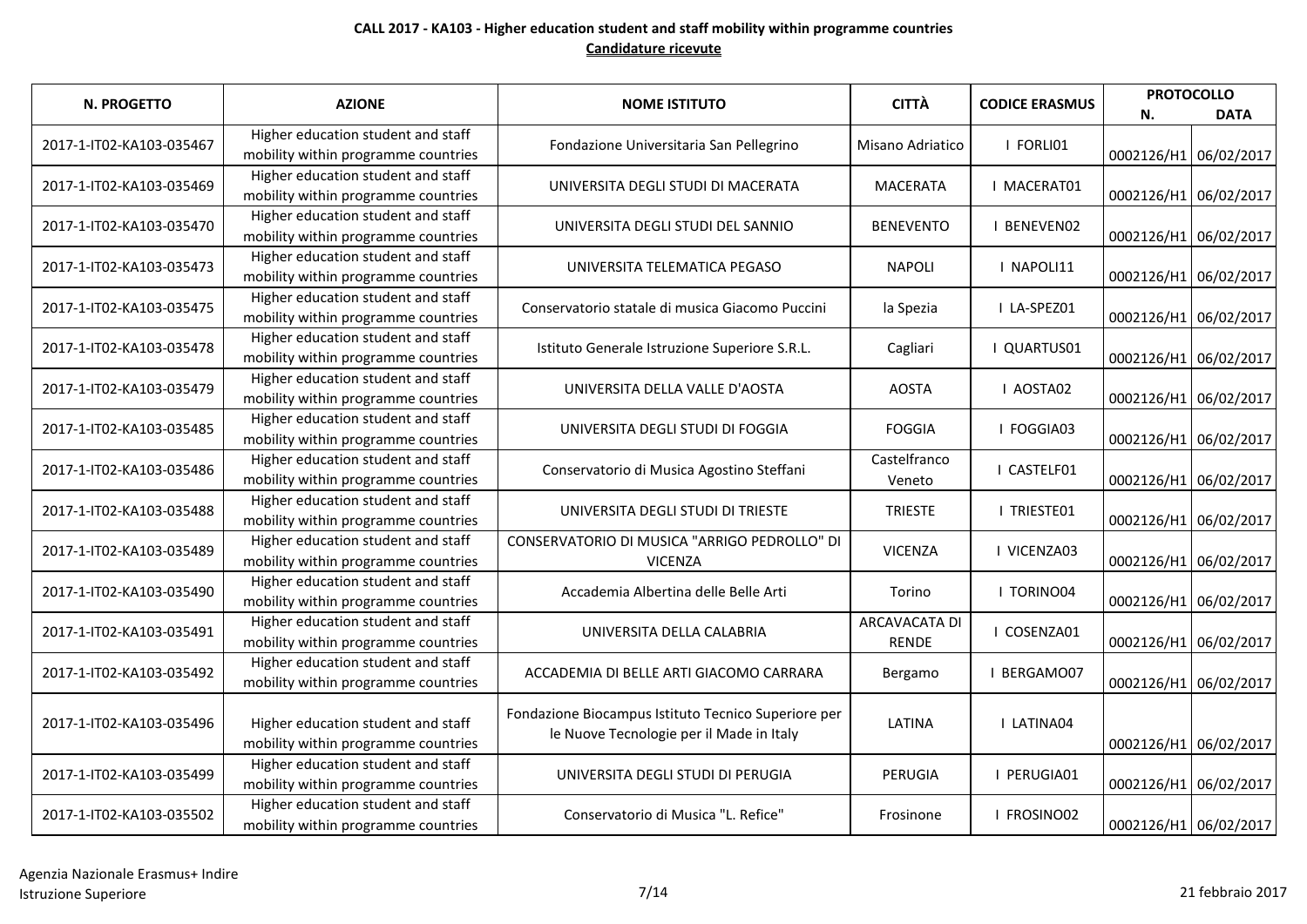| N. PROGETTO              | <b>AZIONE</b>                                                             | <b>NOME ISTITUTO</b>                                                                               | <b>CITTÀ</b>                         | <b>CODICE ERASMUS</b>      | N.                    | <b>PROTOCOLLO</b><br><b>DATA</b> |
|--------------------------|---------------------------------------------------------------------------|----------------------------------------------------------------------------------------------------|--------------------------------------|----------------------------|-----------------------|----------------------------------|
| 2017-1-IT02-KA103-035508 | Higher education student and staff<br>mobility within programme countries | Istituto Superiore di Studi Musicali G. Briccialdi Terni                                           | Terni                                | I TERNIO1                  |                       | 0002126/H1 06/02/2017            |
| 2017-1-IT02-KA103-035511 | Higher education student and staff<br>mobility within programme countries | Istituto Superiore di Studi Musicali "Toscanini"                                                   | Ribera (AG)                          | I AGRIGEN02                |                       | 0002126/H1 06/02/2017            |
| 2017-1-IT02-KA103-035516 | Higher education student and staff<br>mobility within programme countries | UNIVERSITA DELLA CALABRIA                                                                          | <b>ARCAVACATA DI</b><br><b>RENDE</b> | I COSENZA01<br>(Consortia) |                       | 0002126/H1 06/02/2017            |
| 2017-1-IT02-KA103-035517 | Higher education student and staff<br>mobility within programme countries | SCUOLA SUPERIORE PER MEDIATORI LINGUISTICI                                                         | Lucca                                | I LUCCA02                  |                       | 0002126/H1 06/02/2017            |
| 2017-1-IT02-KA103-035519 | Higher education student and staff<br>mobility within programme countries | LIBERA UNIVERSITA DI BOLZANO                                                                       | <b>BOLZANO</b>                       | I BOLZANO01                |                       | 0002126/H1 06/02/2017            |
| 2017-1-IT02-KA103-035520 | Higher education student and staff<br>mobility within programme countries | Università degli Studi Internazionali di Roma                                                      | Roma                                 | I ROMA20                   |                       | 0002126/H1 06/02/2017            |
| 2017-1-IT02-KA103-035522 | Higher education student and staff<br>mobility within programme countries | Conservatorio di Musica G.B.Martini                                                                | Bologna                              | BOLOGNA04                  |                       | 0002126/H1 06/02/2017            |
| 2017-1-IT02-KA103-035535 | Higher education student and staff<br>mobility within programme countries | FONDAZIONE ISTITUTO TECNICO PER L'EFFICIENZA<br><b>ENERGETICA</b>                                  | savona                               | I GENOVA05                 |                       | 0002126/H1 06/02/2017            |
| 2017-1-IT02-KA103-035552 | Higher education student and staff<br>mobility within programme countries | UNIVERSITA DEGLI STUDI DI TERAMO                                                                   | <b>TERAMO</b>                        | I TERAMO01                 |                       | 0002126/H1 06/02/2017            |
| 2017-1-IT02-KA103-035559 | Higher education student and staff<br>mobility within programme countries | LIBERA UNIVERSITA DI LINGUE E COMUNICAZIONE<br><b>IULM</b>                                         | <b>MILANO</b>                        | I MILANO05                 | 0002126/H1 06/02/2017 |                                  |
| 2017-1-IT02-KA103-035566 | Higher education student and staff<br>mobility within programme countries | CONSERVATORIO STATALE DI MUSICA "G.B.<br>PERGOLESI" - FERMO                                        | Fermo                                | I FERMO01                  | 0002126/H1 06/02/2017 |                                  |
| 2017-1-IT02-KA103-035567 | Higher education student and staff<br>mobility within programme countries | Università per Stranieri "Dante Alighieri"                                                         | <b>REGGIO</b><br><b>CALABRIA</b>     | I REGGIO06                 | 0002126/H1 06/02/2017 |                                  |
| 2017-1-IT02-KA103-035569 | Higher education student and staff<br>mobility within programme countries | Conservatorio Statale di Musica Luisa D'Annunzio                                                   | Pescara                              | I PESCARA01                |                       | 0002126/H1 06/02/2017            |
| 2017-1-IT02-KA103-035572 | Higher education student and staff<br>mobility within programme countries | Fondazione "Istituto Tecnico Superiore" per la Mobilità<br>Sostenibile - Settore Aerospazio Puglia | <b>Brindisi</b>                      | I BARIO8                   |                       | 0002126/H1 06/02/2017            |
| 2017-1-IT02-KA103-035578 | Higher education student and staff<br>mobility within programme countries | UNIVERSITA' DEGLI STUDI DI BERGAMO                                                                 | <b>BERGAMO</b>                       | I BERGAMO01                |                       | 0002126/H1 06/02/2017            |
| 2017-1-IT02-KA103-035589 | Higher education student and staff<br>mobility within programme countries | UNIVERSITA DEGLI STUDI DI UDINE                                                                    | <b>UDINE</b>                         | I UDINE01                  |                       | 0002126/H1 06/02/2017            |
| 2017-1-IT02-KA103-035602 | Higher education student and staff<br>mobility within programme countries | UNIVERSITA DEGLI STUDI DI CAMERINO                                                                 | CAMERINO                             | I CAMERIN01                | 0002126/H1 06/02/2017 |                                  |
| 2017-1-IT02-KA103-035603 | Higher education student and staff<br>mobility within programme countries | Conservatorio di musica "G.F.Ghedini"                                                              | Cuneo                                | I CUNEO01                  | 0002126/H1 06/02/2017 |                                  |

Agenzia Nazionale Erasmus+ Indire Istruzione Superiore 2017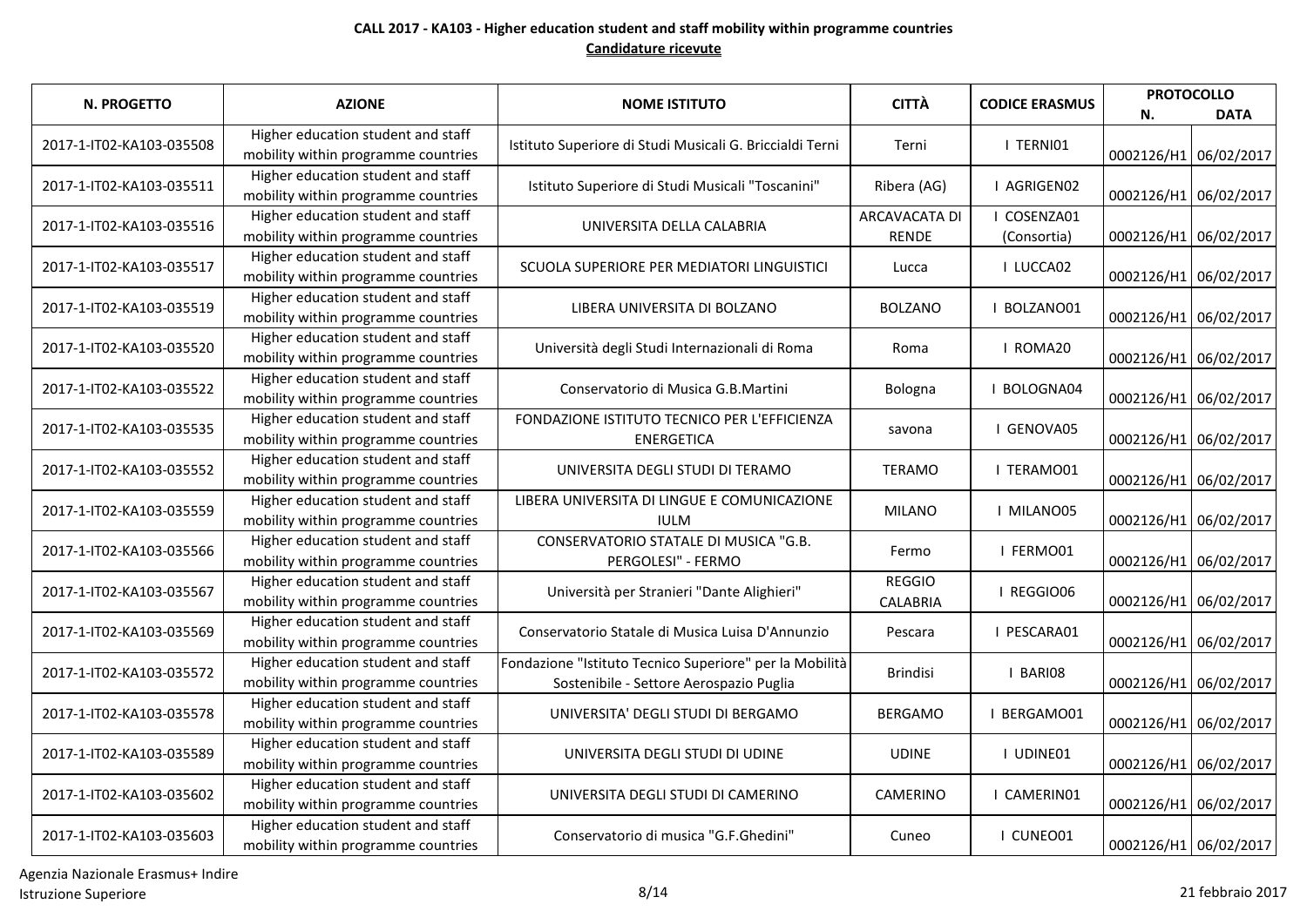| N. PROGETTO              | <b>AZIONE</b>                                                             | <b>NOME ISTITUTO</b>                                                        | <b>CITTÀ</b>   | <b>CODICE ERASMUS</b>    | <b>PROTOCOLLO</b><br>Ν. | <b>DATA</b>           |
|--------------------------|---------------------------------------------------------------------------|-----------------------------------------------------------------------------|----------------|--------------------------|-------------------------|-----------------------|
| 2017-1-IT02-KA103-035604 | Higher education student and staff<br>mobility within programme countries | ACCADEMIA NAZIONALE DI DANZA                                                | <b>ROMA</b>    | I ROMA08                 | 0002126/H1 06/02/2017   |                       |
| 2017-1-IT02-KA103-035608 | Higher education student and staff<br>mobility within programme countries | Accademiadi Belle Arti di Catania                                           | Catania        | I CATANIA03              |                         | 0002126/H1 06/02/2017 |
| 2017-1-IT02-KA103-035610 | Higher education student and staff<br>mobility within programme countries | Conservatorio di musica "Gesualdo da Venosa"                                | Potenza        | I POTENZA03              | 0002126/H1 06/02/2017   |                       |
| 2017-1-IT02-KA103-035611 | Higher education student and staff<br>mobility within programme countries | UNIVERSITA DEGLI STUDI DI BARI ALDO MORO                                    | <b>BARI</b>    | I BARIO1                 | 0002126/H1 06/02/2017   |                       |
| 2017-1-IT02-KA103-035613 | Higher education student and staff<br>mobility within programme countries | EUROPEAN UNIVERSITY INSTITUTE                                               | <b>FIESOLE</b> | I FIESOLE01              | 0002126/H1 06/02/2017   |                       |
| 2017-1-IT02-KA103-035615 | Higher education student and staff<br>mobility within programme countries | Conservatorio di Musica "Alfredo Casella"                                   | L'Aquila       | I L-AQUIL04              | 0002126/H1 06/02/2017   |                       |
| 2017-1-IT02-KA103-035629 | Higher education student and staff<br>mobility within programme countries | UNIVERSITA CATTOLICA DEL SACRO CUORE                                        | <b>MILANO</b>  | I MILANO03               | 0002126/H1 06/02/2017   |                       |
| 2017-1-IT02-KA103-035635 | Higher education student and staff<br>mobility within programme countries | <b>HUMANITAS UNIVERSITY</b>                                                 | ROZZANO        | I MILANO21               | 0002126/H1 06/02/2017   |                       |
| 2017-1-IT02-KA103-035637 | Higher education student and staff<br>mobility within programme countries | ALMA MATER STUDIORUM - UNIVERSITA DI BOLOGNA                                | <b>BOLOGNA</b> | I BOLOGNA01              | 0002126/H1 06/02/2017   |                       |
| 2017-1-IT02-KA103-035639 | Higher education student and staff<br>mobility within programme countries | Accademia di Belle Arti di Napoli                                           | Napoli         | I NAPOLI06               | 0002126/H1 06/02/2017   |                       |
| 2017-1-IT02-KA103-035642 | Higher education student and staff<br>mobility within programme countries | IED Istituto Europeo di Design S.p.A.                                       | Milano         | I MILANO18               | 0002126/H1 06/02/2017   |                       |
| 2017-1-IT02-KA103-035644 | Higher education student and staff<br>mobility within programme countries | UNIVERSITA' DEGLI STUDI DI MILANO-BICOCCA                                   | <b>MILANO</b>  | I MILANO16               | 0002126/H1 06/02/2017   |                       |
| 2017-1-IT02-KA103-035647 | Higher education student and staff<br>mobility within programme countries | Conservatorio di Musica "Nino Rota"                                         | Monopoli       | I MONOPOL02              | 0002126/H1 06/02/2017   |                       |
| 2017-1-IT02-KA103-035656 | Higher education student and staff<br>mobility within programme countries | Conservatorio Statale di Musica C. Pollini -Padova                          | Padova         | I PADOVA02               | 0002126/H1 06/02/2017   |                       |
| 2017-1-IT02-KA103-035657 | Higher education student and staff<br>mobility within programme countries | UNIVERSITA DEGLI STUDI DI UDINE                                             | <b>UDINE</b>   | I UDINE01<br>(Consortia) | 0002126/H1 06/02/2017   |                       |
| 2017-1-IT02-KA103-035660 | Higher education student and staff<br>mobility within programme countries | Accademia di Belle Arti e del Restauro "Abadir" -<br>Officina della Memoria | Monreale - PA  | I PALERMO05              | 0002126/H1 06/02/2017   |                       |
| 2017-1-IT02-KA103-035663 | Higher education student and staff<br>mobility within programme countries | FONDAZIONE ISTITUTO TECNICO SUPERIORE "A.<br>MONACO" Settore energia        | Cosenza        | I COSENZA05              | 0002126/H1 06/02/2017   |                       |
| 2017-1-IT02-KA103-035664 | Higher education student and staff<br>mobility within programme countries | Accademia di Belle Arti di Frosinone                                        | Frosinone      | I FROSINO01              | 0002126/H1 06/02/2017   |                       |

Agenzia Nazionale Erasmus+ Indire Istruzione Superiore 9/14 21 febbraio 2017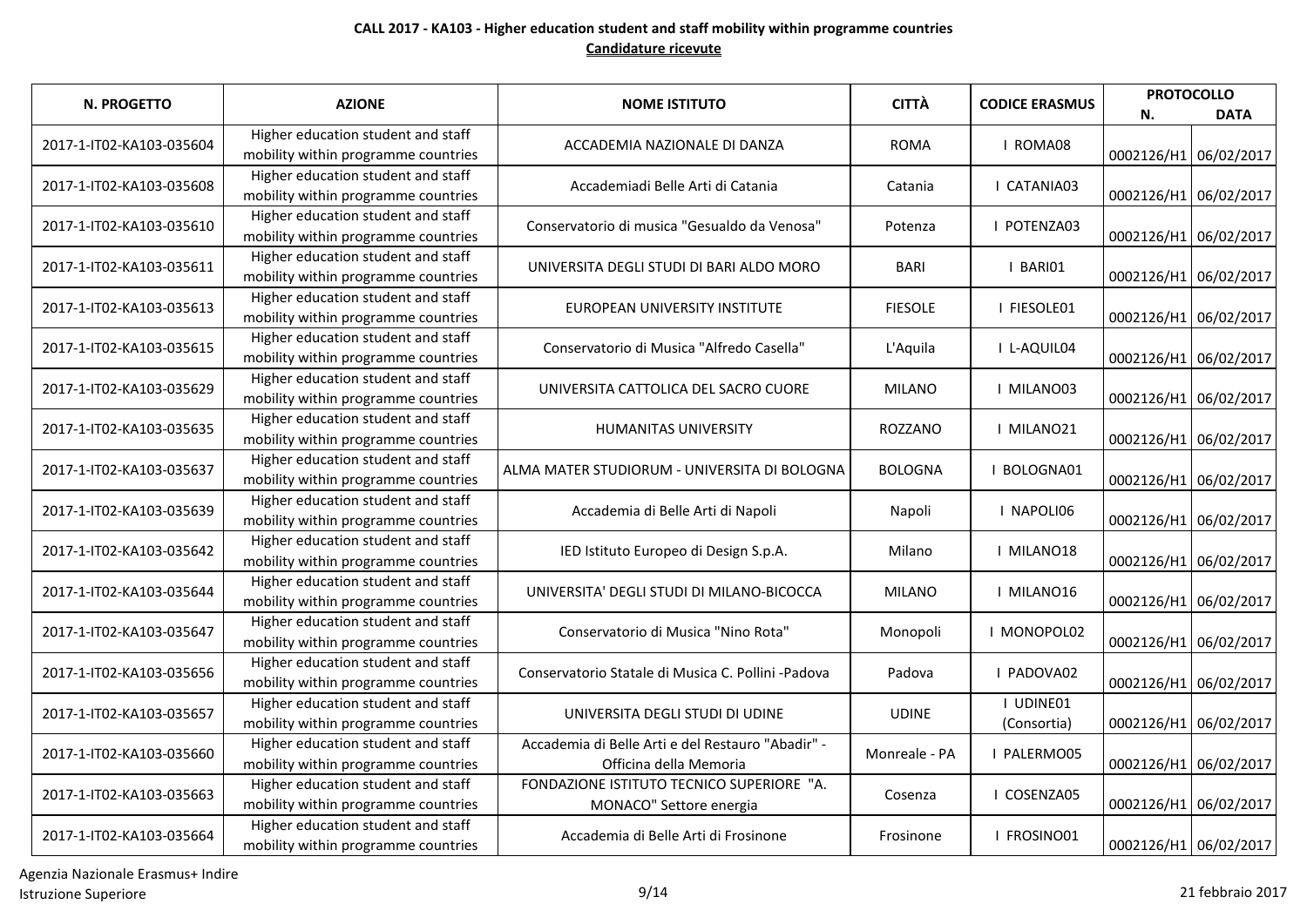| N. PROGETTO              | <b>AZIONE</b>                                                             | <b>NOME ISTITUTO</b>                                                | <b>CITTÀ</b>   | <b>CODICE ERASMUS</b>      | N.                    | <b>PROTOCOLLO</b><br><b>DATA</b> |
|--------------------------|---------------------------------------------------------------------------|---------------------------------------------------------------------|----------------|----------------------------|-----------------------|----------------------------------|
| 2017-1-IT02-KA103-035665 | Higher education student and staff<br>mobility within programme countries | Rome University of Fine Arts                                        | <b>ROMA</b>    | I ROMA25                   |                       | 0002126/H1 06/02/2017            |
| 2017-1-IT02-KA103-035667 | Higher education student and staff<br>mobility within programme countries | UNITELMA SAPIENZA UNIVERSITA                                        | <b>ROMA</b>    | I ROMA27                   |                       | 0002126/H1 06/02/2017            |
| 2017-1-IT02-KA103-035669 | Higher education student and staff<br>mobility within programme countries | Università degli studi Giustino Fortunato                           | Benevento      | <b>I BENEVEN04</b>         |                       | 0002126/H1 06/02/2017            |
| 2017-1-IT02-KA103-035673 | Higher education student and staff<br>mobility within programme countries | Conservatorio di Musica di Latina - Ottorino Respighi               | LATINA         | I LATINA02                 |                       | 0002126/H1 06/02/2017            |
| 2017-1-IT02-KA103-035676 | Higher education student and staff<br>mobility within programme countries | UNIVERSITA DEGLI STUDI DI FIRENZE                                   | Florence       | I FIRENZE01                |                       | 0002126/H1 06/02/2017            |
| 2017-1-IT02-KA103-035677 | Higher education student and staff<br>mobility within programme countries | SEND                                                                | PALERMO        | N/A (Consortia)            |                       | 0002126/H1 06/02/2017            |
| 2017-1-IT02-KA103-035682 | Higher education student and staff<br>mobility within programme countries | Conservatorio di Musica Arrigo Boito                                | Parma          | I PARMA02                  |                       | 0002126/H1 06/02/2017            |
| 2017-1-IT02-KA103-035685 | Higher education student and staff<br>mobility within programme countries | UNIVERSITA CAMPUS BIO MEDICO DI ROMA                                | <b>ROMA</b>    | I ROMA14                   | 0002126/H1 06/02/2017 |                                  |
| 2017-1-IT02-KA103-035704 | Higher education student and staff<br>mobility within programme countries | <b>SSML Gregorio VII</b>                                            | Rome           | I ROMA18                   | 0002126/H1 06/02/2017 |                                  |
| 2017-1-IT02-KA103-035735 | Higher education student and staff<br>mobility within programme countries | UNIVERSITA DEGLI STUDI DI FERRARA                                   | <b>FERRARA</b> | I FERRARA01                | 0002126/H1 06/02/2017 |                                  |
| 2017-1-IT02-KA103-035744 | Higher education student and staff<br>mobility within programme countries | Conservatorio di Musica Luca Marenzio                               | <b>Brescia</b> | I BRESCIA06                |                       | 0002126/H1 06/02/2017            |
| 2017-1-IT02-KA103-035750 | Higher education student and staff<br>mobility within programme countries | ISTITUTO SUPERIORE INDUSTRIE ARTISTICHE URBINO                      | <b>URBINO</b>  | I URBINO05                 |                       | 0002126/H1 06/02/2017            |
| 2017-1-IT02-KA103-035754 | Higher education student and staff<br>mobility within programme countries | Istituto Superiore di Studi Musicali "Rinaldo Franci"               | Siena          | I SIENA04                  |                       | 0002126/H1 06/02/2017            |
| 2017-1-IT02-KA103-035763 | Higher education student and staff<br>mobility within programme countries | Fondazione ITS meccatronico Vicenza                                 | Vicenza        | I VICENZA04<br>(Consortia) | 0002126/H1 06/02/2017 |                                  |
| 2017-1-IT02-KA103-035765 | Higher education student and staff<br>mobility within programme countries | UNIVERSITA POLITECNICA DELLE MARCHE                                 | ANCONA         | I ANCONA01                 | 0002126/H1 06/02/2017 |                                  |
| 2017-1-IT02-KA103-035772 | Higher education student and staff<br>mobility within programme countries | UNIVERSITA DEGLI STUDI DELLA BASILICATA                             | <b>POTENZA</b> | I POTENZA01                |                       | 0002126/H1 06/02/2017            |
| 2017-1-IT02-KA103-035779 | Higher education student and staff<br>mobility within programme countries | Fondazione di partecipazione Istituto Tecnico<br>Superiore Sardegna | Macomer        | I SASSARI04                |                       | 0002126/H1 06/02/2017            |
| 2017-1-IT02-KA103-035787 | Higher education student and staff<br>mobility within programme countries | POLITECNICO DI TORINO                                               | <b>TORINO</b>  | I TORINO02                 | 0002126/H1 06/02/2017 |                                  |

Agenzia Nazionale Erasmus+ Indire Istruzione Superiore 10/14 21 febbraio 2017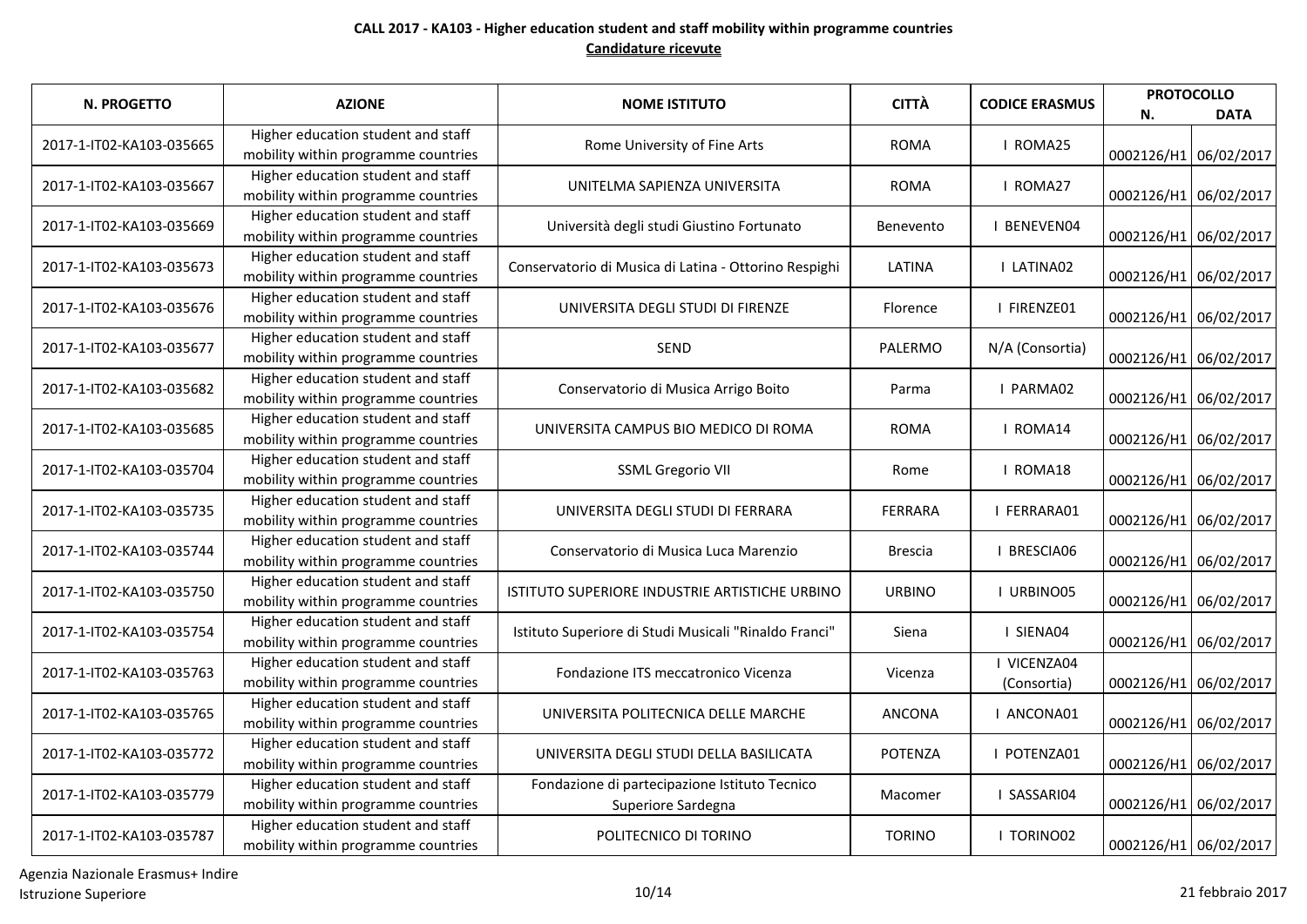| N. PROGETTO              | <b>AZIONE</b>                                                             | <b>NOME ISTITUTO</b>                                                                                                            | <b>CITTÀ</b>                           | <b>CODICE ERASMUS</b>      | N.                    | <b>PROTOCOLLO</b><br><b>DATA</b> |
|--------------------------|---------------------------------------------------------------------------|---------------------------------------------------------------------------------------------------------------------------------|----------------------------------------|----------------------------|-----------------------|----------------------------------|
| 2017-1-IT02-KA103-035788 | Higher education student and staff<br>mobility within programme countries | UNIVERSITA IUAV DI VENEZIA                                                                                                      | VENEZIA                                | I VENEZIA02<br>(Consortia) | 0002126/H1 06/02/2017 |                                  |
| 2017-1-IT02-KA103-035789 | Higher education student and staff<br>mobility within programme countries | POLITECNICO DI MILANO                                                                                                           | <b>MILANO</b>                          | I MILANO02                 | 0002126/H1 06/02/2017 |                                  |
| 2017-1-IT02-KA103-035792 | Higher education student and staff<br>mobility within programme countries | Conservatorio Statale di Musica "L. Canepa"                                                                                     | Sassari                                | I SASSARIO2                | 0002126/H1 06/02/2017 |                                  |
| 2017-1-IT02-KA103-035809 | Higher education student and staff<br>mobility within programme countries | Fondazione Istituto Tecnico Superiore Energia e<br>Ambiente                                                                     | <b>COLLE DI VAL</b><br><b>DELSA SI</b> | I SIENA06                  | 0002126/H1 06/02/2017 |                                  |
| 2017-1-IT02-KA103-035819 | Higher education student and staff<br>mobility within programme countries | UNIVERSITA CA' FOSCARI VENEZIA                                                                                                  | VENEZIA                                | I VENEZIA01<br>(Consortia) | 0002126/H1 06/02/2017 |                                  |
| 2017-1-IT02-KA103-035829 | Higher education student and staff<br>mobility within programme countries | Conservatorio Statale di Musica "Giuseppe Verdi"<br>Torino                                                                      | Torino                                 | I TORINO05                 | 0002126/H1 06/02/2017 |                                  |
| 2017-1-IT02-KA103-035838 | Higher education student and staff<br>mobility within programme countries | <b>Associazione ARCES</b>                                                                                                       | PALERMO                                | N/A (Consortia)            | 0002126/H1 06/02/2017 |                                  |
| 2017-1-IT02-KA103-035843 | Higher education student and staff<br>mobility within programme countries | Scuola Superiore per Interpreti e Traduttori                                                                                    | Milano                                 | I MILANO12                 | 0002126/H1 06/02/2017 |                                  |
| 2017-1-IT02-KA103-035856 | Higher education student and staff<br>mobility within programme countries | UNIVERSITA DEGLI STUDI MEDITERRANEA DI REGGIO<br><b>CALABRIA</b>                                                                | <b>REGGIO</b><br><b>CALABRIA</b>       | I REGGIO01                 | 0002126/H1 06/02/2017 |                                  |
| 2017-1-IT02-KA103-035860 | Higher education student and staff<br>mobility within programme countries | UNIVERSITA PER STRANIERI DI SIENA                                                                                               | <b>SIENA</b>                           | I SIENA02                  | 0002126/H1 06/02/2017 |                                  |
| 2017-1-IT02-KA103-035873 | Higher education student and staff<br>mobility within programme countries | Istituto Superiore di Studi Musicali O.Vecchi - A.Tonelli<br>di Modena                                                          | Modena                                 | I MODENA05                 | 0002126/H1 06/02/2017 |                                  |
| 2017-1-IT02-KA103-035874 | Higher education student and staff<br>mobility within programme countries | <b>IUM Academy School</b>                                                                                                       | Napoli                                 | I NAPOLI10                 | 0002126/H1 06/02/2017 |                                  |
| 2017-1-IT02-KA103-035880 | Higher education student and staff<br>mobility within programme countries | Conservatorio Statale di Musica "E. F. Dall'Abaco"                                                                              | Verona                                 | I VERONA02                 | 0002126/H1 06/02/2017 |                                  |
| 2017-1-IT02-KA103-035881 | Higher education student and staff<br>mobility within programme countries | LINK CAMPUS UNIVERSITY                                                                                                          | Rome                                   | I ROMA26                   | 0002126/H1 06/02/2017 |                                  |
| 2017-1-IT02-KA103-035882 | Higher education student and staff<br>mobility within programme countries | Fondazione Accademia di Belle Arti di Verona                                                                                    | Verona                                 | I VERONA03                 | 0002126/H1 06/02/2017 |                                  |
| 2017-1-IT02-KA103-035903 | Higher education student and staff<br>mobility within programme countries | FONDAZIONE ITS - ISTITUTO TECNICO SUPERIORE<br>NUOVE TECNOLOGIE PER IL MADE IN ITALY - SISTEMA<br>AGROALIMENTARE E SISTEMA MODA | <b>TERAMO</b>                          | <b>I TERAMO03</b>          | 0002126/H1 06/02/2017 |                                  |
| 2017-1-IT02-KA103-035907 | Higher education student and staff<br>mobility within programme countries | Conservatorio Statale di Musica Guido Cantelli                                                                                  | Novara                                 | I NOVARA01                 | 0002126/H1 06/02/2017 |                                  |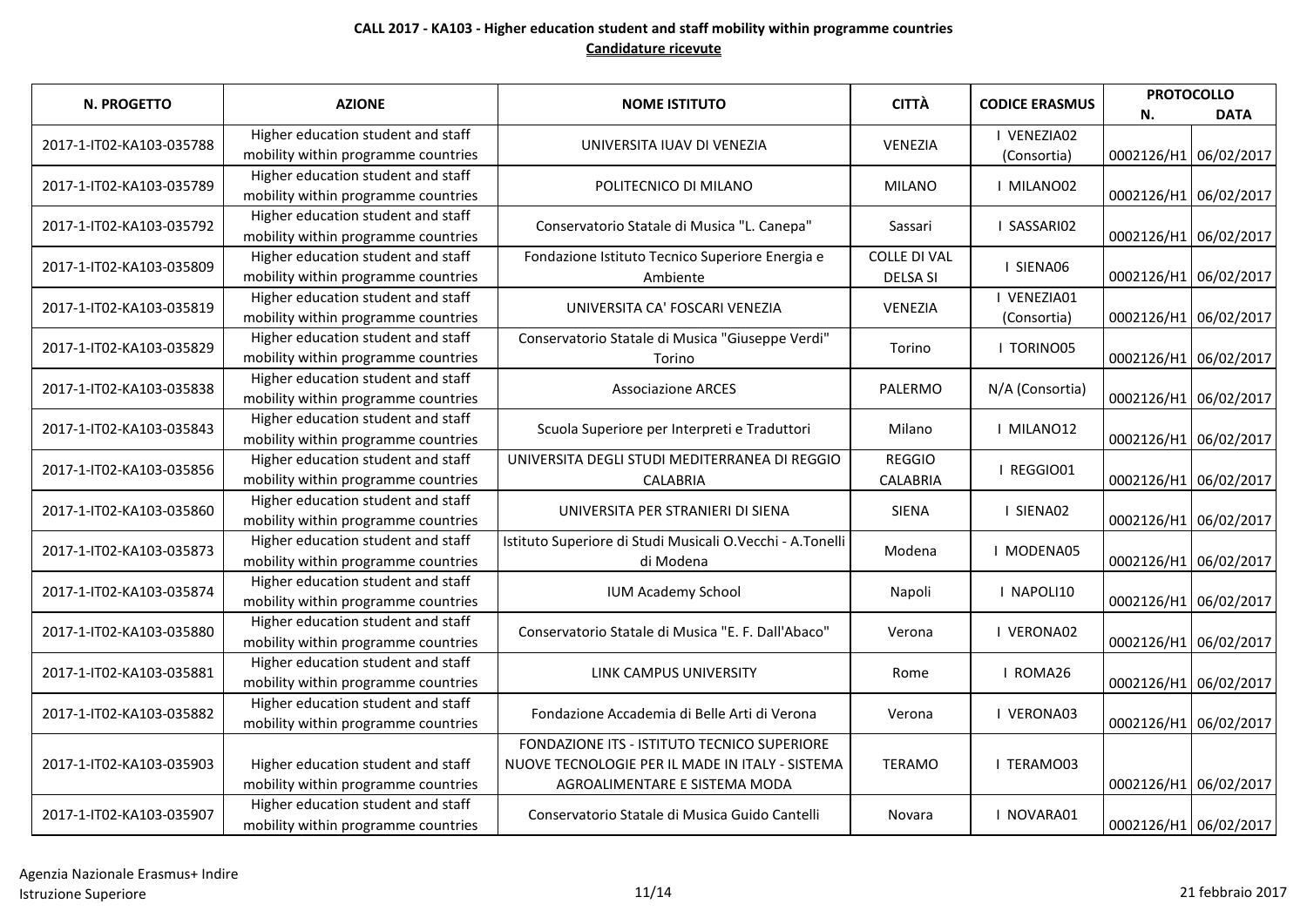| N. PROGETTO              | <b>AZIONE</b>                       | <b>NOME ISTITUTO</b>                                     | <b>CITTÀ</b>    | <b>CODICE ERASMUS</b> | <b>PROTOCOLLO</b>     |                       |
|--------------------------|-------------------------------------|----------------------------------------------------------|-----------------|-----------------------|-----------------------|-----------------------|
|                          |                                     |                                                          |                 |                       | N.                    | <b>DATA</b>           |
| 2017-1-IT02-KA103-035922 | Higher education student and staff  | UNIVERSITA DEGLI STUDI DI PADOVA                         | PADOVA          | I PADOVA01            |                       |                       |
|                          | mobility within programme countries |                                                          |                 | (Consortia)           |                       | 0002126/H1 06/02/2017 |
| 2017-1-IT02-KA103-035923 | Higher education student and staff  | UNIVERSITA TELEMATICA INTERNAZIONALE-                    | <b>ROMA</b>     | I ROMA24              |                       |                       |
|                          | mobility within programme countries | <b>UNINETTUNO</b>                                        |                 |                       |                       | 0002126/H1 06/02/2017 |
| 2017-1-IT02-KA103-035926 | Higher education student and staff  | ISTITUTO SUPERIORE DI STUDI MUSICALI "FRANCO             | <b>PAVIA</b>    | I PAVIA02             |                       |                       |
|                          | mobility within programme countries | VITTADINI"                                               |                 |                       |                       | 0002126/H1 06/02/2017 |
| 2017-1-IT02-KA103-035927 | Higher education student and staff  | Istituto Statale Superiore di Studi Musicali e Coreutici | Teramo          | I TERAMO02            |                       |                       |
|                          | mobility within programme countries | "G. Braga"                                               |                 |                       |                       | 0002126/H1 06/02/2017 |
| 2017-1-IT02-KA103-035930 | Higher education student and staff  | UNIVERSITA DEGLI STUDI DI ENNA KORE                      | <b>ENNA</b>     | I ENNA01              |                       |                       |
|                          | mobility within programme countries |                                                          |                 |                       | 0002126/H1 06/02/2017 |                       |
| 2017-1-IT02-KA103-035933 | Higher education student and staff  | UNIVERSITA DEGLI STUDI DI ROMA TOR VERGATA               | <b>ROMA</b>     | I ROMA02              |                       |                       |
|                          | mobility within programme countries |                                                          |                 | (Consortia)           | 0002126/H1 06/02/2017 |                       |
| 2017-1-IT02-KA103-035937 | Higher education student and staff  | Educazione all'Europa                                    | Ravenna         | N/A (Consortia)       |                       |                       |
|                          | mobility within programme countries |                                                          |                 |                       | 0002126/H1 06/02/2017 |                       |
| 2017-1-IT02-KA103-035939 | Higher education student and staff  | UNIVERSITA DEGLI STUDI DI ROMA LA SAPIENZA               | <b>ROMA</b>     | I ROMA01              |                       |                       |
|                          | mobility within programme countries |                                                          |                 | (Consortia)           | 0002126/H1 06/02/2017 |                       |
| 2017-1-IT02-KA103-035947 | Higher education student and staff  | <b>International Campus Srl</b>                          | <b>ROMA</b>     | I ROMA32              |                       |                       |
|                          | mobility within programme countries |                                                          |                 |                       | 0002126/H1 06/02/2017 |                       |
| 2017-1-IT02-KA103-035975 | Higher education student and staff  | UNIVERSITA DEGLI STUDI DI NAPOLI PARTHENOPE              | <b>NAPOLI</b>   | I NAPOLI03            |                       |                       |
|                          | mobility within programme countries |                                                          |                 |                       | 0002126/H1 06/02/2017 |                       |
| 2017-1-IT02-KA103-035983 | Higher education student and staff  | Istituto Superiore di Studi Musicali P.I. Tchaikovsky    | Nocera Terinese | I CATANZA04           |                       |                       |
|                          | mobility within programme countries |                                                          |                 |                       | 0002126/H1 06/02/2017 |                       |
| 2017-1-IT02-KA103-035997 | Higher education student and staff  | UNIVERSITA DEGLI STUDI GABRIELE D'ANNUNZIO DI            | <b>CHIETI</b>   | I CHIETI01            |                       |                       |
|                          | mobility within programme countries | CHIETI-PESCARA                                           |                 |                       | 0002126/H1 06/02/2017 |                       |
| 2017-1-IT02-KA103-036002 | Higher education student and staff  | Istituto Tecnico Superiore Efficienza Energetica-        | L'Aquila        | I L-AQUIL05           |                       |                       |
|                          | mobility within programme countries | L'Aquila                                                 |                 |                       |                       | 0002126/H1 06/02/2017 |
| 2017-1-IT02-KA103-036011 | Higher education student and staff  | Conservatorio di Adria                                   | Adria (RO)      | I ADRIA01             |                       |                       |
|                          | mobility within programme countries |                                                          |                 |                       |                       | 0002126/H1 06/02/2017 |
| 2017-1-IT02-KA103-036014 | Higher education student and staff  | VENICE INTERNATIONAL UNIVERSITY                          | VENEZIA         | N/A (Consortia)       |                       |                       |
|                          | mobility within programme countries |                                                          |                 |                       |                       | 0002126/H1 06/02/2017 |
| 2017-1-IT02-KA103-036022 | Higher education student and staff  | LUM JEAN MONNET                                          | CASAMASSIMA     | I CASAMAS01           |                       |                       |
|                          | mobility within programme countries |                                                          | (BA)            |                       |                       | 0002126/H1 06/02/2017 |
| 2017-1-IT02-KA103-036040 | Higher education student and staff  | UNIVERSITA DEGLI STUDI NICCOLO CUSANO                    | <b>ROMA</b>     | I ROMA31              |                       |                       |
|                          | mobility within programme countries | <b>TELEMATICA ROMA</b>                                   |                 |                       | 0002126/H1 06/02/2017 |                       |
|                          | Higher education student and staff  | Fondazione ITS per le tecnologie dell'informazione e     | Turin           | I TORINO10            |                       |                       |
| 2017-1-IT02-KA103-036055 | mobility within programme countries | della comunicazione                                      |                 |                       | 0002126/H1 06/02/2017 |                       |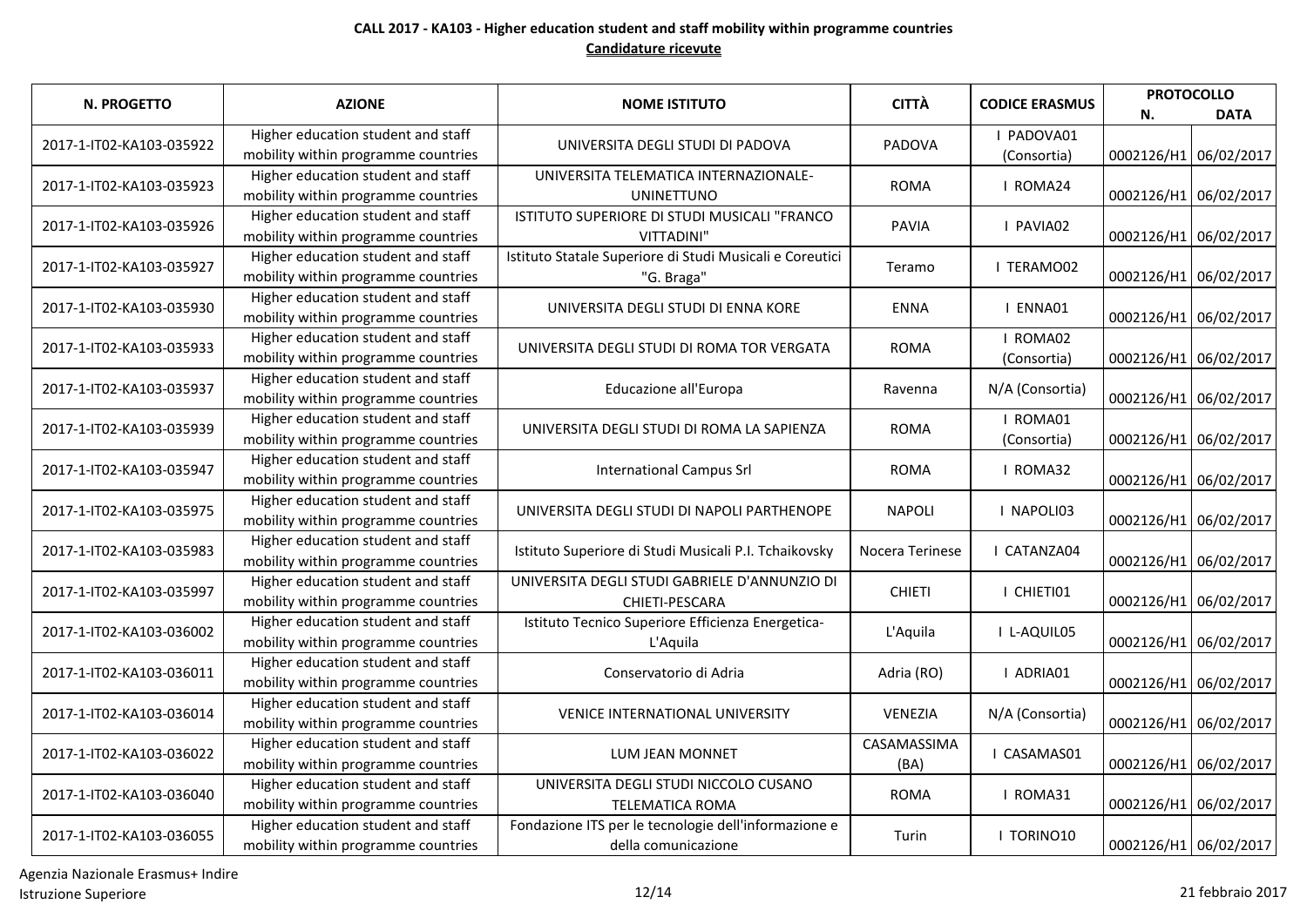| N. PROGETTO              | <b>AZIONE</b>                                                             | <b>NOME ISTITUTO</b>                                                                | <b>CITTÀ</b>                          | <b>CODICE ERASMUS</b> | <b>PROTOCOLLO</b><br><b>DATA</b><br>N. |  |
|--------------------------|---------------------------------------------------------------------------|-------------------------------------------------------------------------------------|---------------------------------------|-----------------------|----------------------------------------|--|
| 2017-1-IT02-KA103-036073 | Higher education student and staff<br>mobility within programme countries | Conservatorio di Como                                                               | Como                                  | I COMO04              | 0002126/H1 06/02/2017                  |  |
| 2017-1-IT02-KA103-036079 | Higher education student and staff<br>mobility within programme countries | Conservatorio di Musica "Lucio Campiani" Mantova                                    | <b>MANTOVA</b>                        | I MANTOVA01           | 0002126/H1 06/02/2017                  |  |
| 2017-1-IT02-KA103-036101 | Higher education student and staff<br>mobility within programme countries | MINE VAGANTI NGO                                                                    | <b>PERFUGAS</b>                       | N/A (Consortia)       | 0002126/H1 06/02/2017                  |  |
| 2017-1-IT02-KA103-036115 | Higher education student and staff<br>mobility within programme countries | FONDAZIONE ISTITUTO TECNICO SUPERIORE PER LA<br>MANUTENZIONE INDUSTRIALE            | Rosignano<br>Marittimo Loc.<br>Solvay | I LIVORNO02           | 0002126/H1 06/02/2017                  |  |
| 2017-1-IT02-KA103-036169 | Higher education student and staff<br>mobility within programme countries | donneperroma                                                                        | Rome                                  | N/A (Consortia)       | 0002126/H1 06/02/2017                  |  |
| 2017-1-IT02-KA103-036177 | Higher education student and staff<br>mobility within programme countries | UNIVERSITA DEGLI STUDI DI MILANO                                                    | <b>MILANO</b>                         | I MILANO01            | 0002126/H1 06/02/2017                  |  |
| 2017-1-IT02-KA103-036188 | Higher education student and staff<br>mobility within programme countries | UNIVERSITA DEL SALENTO                                                              | <b>LECCE</b>                          | I LECCE01             | 0002126/H1 06/02/2017                  |  |
| 2017-1-IT02-KA103-036194 | Higher education student and staff<br>mobility within programme countries | UNIVERSITA DEGLI STUDI DI PAVIA                                                     | <b>PAVIA</b>                          | I PAVIA01             | 0002126/H1 06/02/2017                  |  |
| 2017-1-IT02-KA103-036195 | Higher education student and staff<br>mobility within programme countries | UNIVERSITA DEGLI STUDI GUGLIELMO MARCONI -<br>TELEMATICA                            | <b>ROMA</b>                           | I ROMA21              | 0002126/H1 06/02/2017                  |  |
| 2017-1-IT02-KA103-036214 | Higher education student and staff<br>mobility within programme countries | Conservatorio di Musica "G. P. da Palestrina"                                       | Cagliari                              | I CAGLIAR02           | 0002126/H1 06/02/2017                  |  |
| 2017-1-IT02-KA103-036215 | Higher education student and staff<br>mobility within programme countries | UNIVERSITA DEGLI STUDI DI TORINO                                                    | <b>TORINO</b>                         | I TORINO01            | 0002126/H1 06/02/2017                  |  |
| 2017-1-IT02-KA103-036216 | Higher education student and staff<br>mobility within programme countries | UNIVERSITA DEGLI STUDI DI BRESCIA                                                   | <b>BRESCIA</b>                        | I BRESCIA01           | 0002126/H1 06/02/2017                  |  |
| 2017-1-IT02-KA103-036217 | Higher education student and staff<br>mobility within programme countries | Conservatorio di musica "Claudio Monteverdi" Musik-<br>Konservatorium Bolzano-Bozen | <b>Bolzano</b>                        | I BOLZANO02           | 0002126/H1 06/02/2017                  |  |
| 2017-1-IT02-KA103-036218 | Higher education student and staff<br>mobility within programme countries | UNIVERSITA DEGLI STUDI DI PARMA                                                     | <b>PARMA</b>                          | I PARMA01             | 0002126/H1 06/02/2017                  |  |
| 2017-1-IT02-KA103-036247 | Higher education student and staff<br>mobility within programme countries | Accademia di Belle Arti di Firenze                                                  | florence                              | I FIRENZE03           | 0002126/H1 06/02/2017                  |  |
| 2017-1-IT02-KA103-036274 | Higher education student and staff<br>mobility within programme countries | Conservatorio di Musica di Stato "Antonio Scontrino" -<br>Trapani                   | Trapani                               | I TRAPANI02           | 0002126/H1 06/02/2017                  |  |
| 2017-1-IT02-KA103-036275 | Higher education student and staff<br>mobility within programme countries | Conservatorio Statale di Musica "G. Frescobaldi"<br>Ferrara                         | Ferrara                               | I FERRARA02           | 0002126/H1 06/02/2017                  |  |